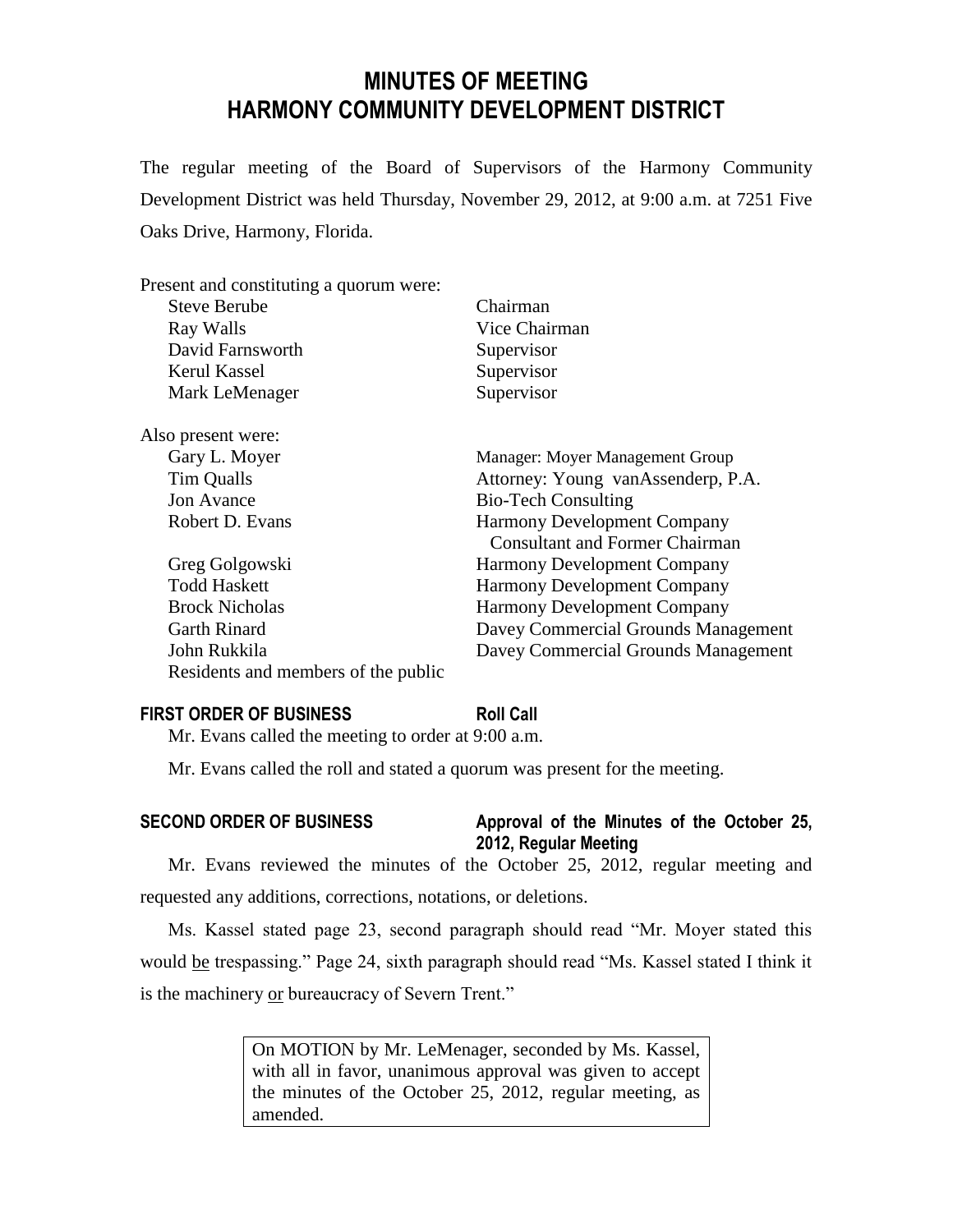## **THIRD ORDER OF BUSINESS Administrative Matters**

# **A. Oath of Office for Newly Elected Supervisors**

Mr. Moyer stated for the record, I am a Notary of the State of Florida and as such can administer oaths of office.

Mr. Moyer administered the oath of office to Mr. Farnsworth, Ms. Kassel and Mr. LeMenager.

### **B. Introduction to CDDs**

Mr. Moyer stated I distributed a packet of information to each of you, which includes a Form 1 Financial Disclosure Form. You may have filled one of these out when you qualified with the Supervisor of Elections. If you did, then you do not need to fill this out again, but if you did not, then you need to fill it out and send it to the Supervisor of Elections within 30 days of this meeting.

Mr. LeMenager stated I suggest you drive to their office and then they will stamp it as being received.

Mr. Moyer stated a Community Development District is a unit of special-purpose, local government. There are two parts to that statement. One is special purpose. The District is not a general-purpose government. It is not like a City or a County that can do almost anything they want that is not prohibited by the Constitution or State Law. A CDD, on the other hand, is limited in its scope and can only do what is provided for within the enabling legislation, which is Chapter 190, Florida Statutes. Within that legislation is a list of powers that we have. The singular purpose of the District is to construct, operate and maintain infrastructure for a new community, in this case, for Harmony. That is our core purpose. Sometimes what is difficult as a Supervisor is when you have residents coming to you and saying that you need to take care of such and such. Many times, that would fall outside of what you are empowered to do. In any of those cases, when you bring something to the Board, we will discuss it and tell you whether we are allowed to do it or not. Mr. Qualls is the District's legal counsel, and he keeps us going in the right direction. The second part of that definition is local government. Some people talk about CDDs as being quasi-government. There is no such thing as a quasigovernment. You either are a government or you are not, and we clearly are a government in the State of Florida, a unit of local government. With that comes some restrictions and responsibilities. The two that I want to highlight are the Sunshine Law and the Public Records Law. Simply stated, the Sunshine Law means that no two elected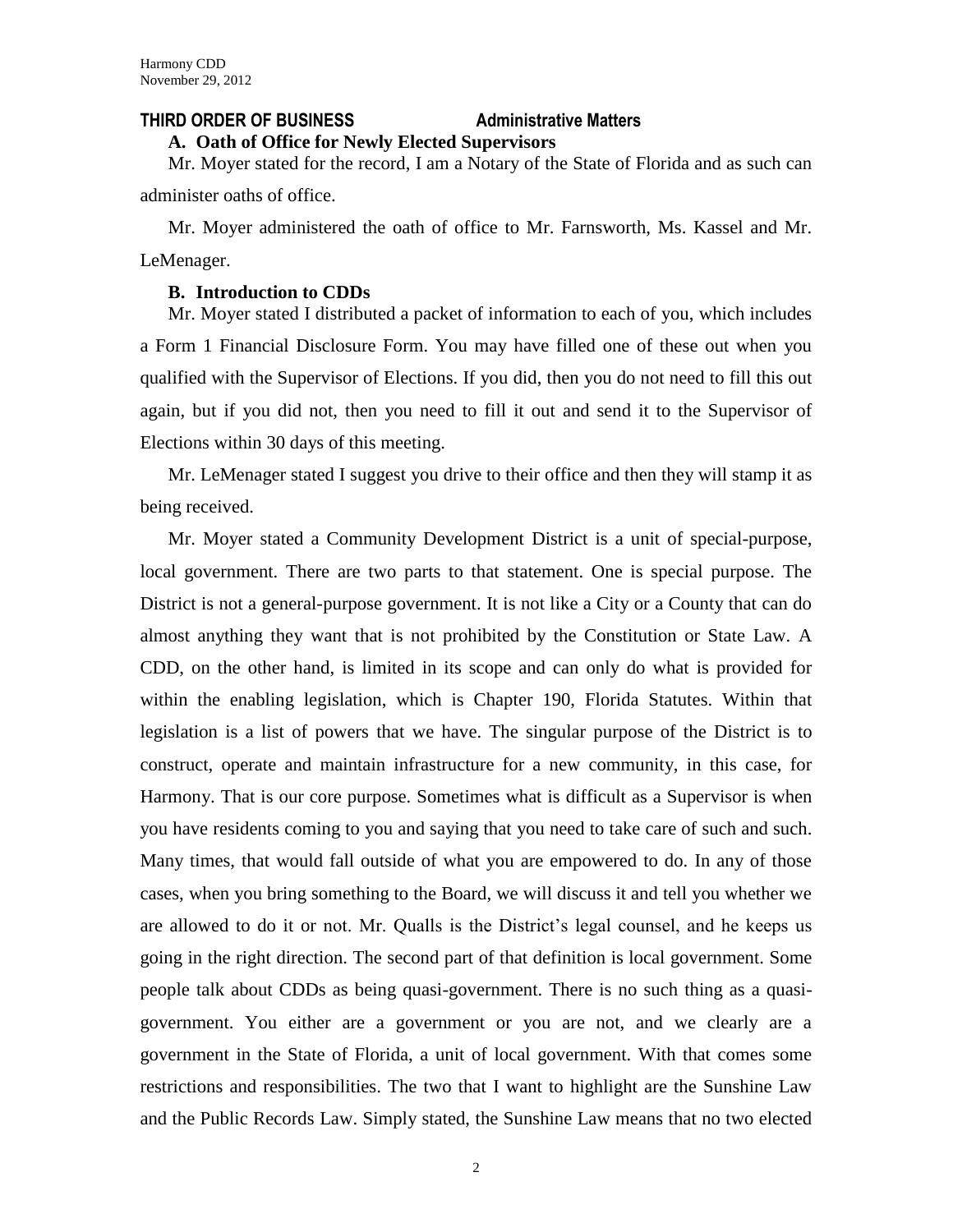official serving on the same Board can meet outside of a meeting like what we are having this morning that has been advertised and to which the public and press are invited to attend to discuss District business. You can only do that at one of these meetings. That even includes if you reasonably expect something to come before the Board that may not have come up previously or may not be on the agenda but you think it will come up in the future. You are prohibited from talking to your other Supervisors that are serving with you about District business. It does not mean you cannot go to dinner or play golf together or do any socializing together. You can do that, but you cannot talk about what this District will do in the future.

Mr. Farnsworth stated that does not prohibit us from talking with residents.

Mr. Moyer stated no, but you cannot use a resident as a conduit. They are your constituents and you can certainly talk to residents. Sometimes as it relates to our technology, you will receive a lot of emails. Be careful not to push the "reply to all" button because then that will go to any Supervisors who may have been sent the email. Technically, that can be considered a violation of the Sunshine Law. The emails that we send out from our office will include language for you to not reply to all, just as a reminder. The Public Records Law means that anything in your possession related to this District, such as these agenda packages, is available for public inspection upon request. You cannot even ask the person making that request why they want to see the public records. They just have an absolute right to come to you and say they want to see the public records related to the District. In the normal course of the way this usually works, public records requests usually come to either my office as the manager or through Mr. Qualls's office as the attorney, but there have been occasions in Harmony where we have received public records requests of each of the Supervisors. In that case, if you keep the information, then you need to make that available. Having said that, there is nothing that says you need to keep this material after the end of the meeting. If you want to throw it in the garbage or return it to me, you can do that.

Mr. Farnsworth asked is this identical to what is posted on the website?

Mr. Moyer stated yes.

Mr. Farnsworth asked so we can keep it in electronic form?

Mr. Moyer stated yes.

3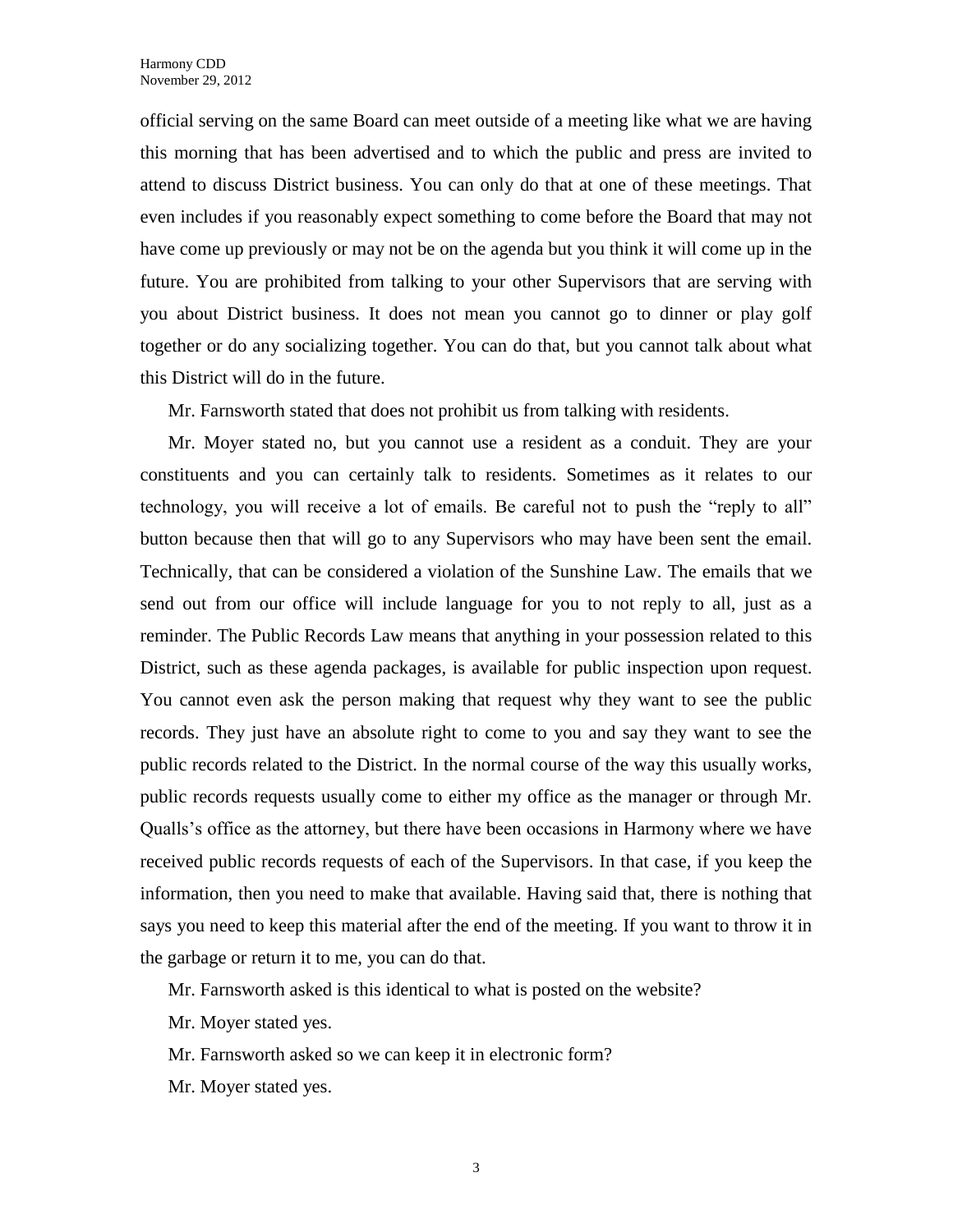Mr. Qualls stated you are considered a public official, just like a Mayor or a County Commissioner. Keep in mind that Florida has the broadest Sunshine Law requirements, public meeting requirements, and public records requirements. We always advise what I learned from my grandfather: if you have to ask, it is probably wrong. That is the best advice we can provide so that there will not be any issues. The Attorney General has opined that a meeting can be a series of emails going back and forth, and it can also be a discussion on a blog post. You just need to avoid any discussions like that. There is no problem to send an email to the District Manager or to send an email to staff. We advise you to send emails to Mr. Moyer or to me, but avoid communicating with your fellow Supervisors about District business. As far as the Public Records Law, it is very simple in Florida. The Constitution says that everything is a public record unless it is exempt, and very few things are exempt. Social security numbers and names and addresses of police officers and judges are exempt, but very few other things are exempt. Florida has a very broad public records law. From a practical perspective, we advise you to set up a new email address for CDD business to communicate with your constituents. Do not comingle that with your personal email address. It just makes it more complicated. Keep everything you have in a file, but also remember that it is the custodian of the public records that has the duty to provide the public records. Chapter 190, Florida Statutes, provides that the District Manager is the custodian of CDD public records.

Mr. Farnsworth asked any requests that I receive should be forwarded to Mr. Moyer?

Mr. Qualls stated yes, but also keep things separate. Keep your personal and business records separate from CDD business. That is just good practical advice. I distributed some material that we provide for all new Supervisors. It discusses what a District is and what it is not. Mr. Moyer introduced that very well. The material discusses special assessments. There is a law review article that my partner wrote and some other interesting things. Please do not hesitate to call if you have any questions. We are here to help answer any questions that you have. Welcome to all of you and we are excited to have the opportunity to work with you.

#### **C. Consideration of Resolution 2013-02, Election of Officers**

Mr. Moyer stated you are required to have a Chairman, a Secretary and a Treasurer. You are permitted to have a Vice Chairman, Assistant Secretaries and Assistant Treasurers.

4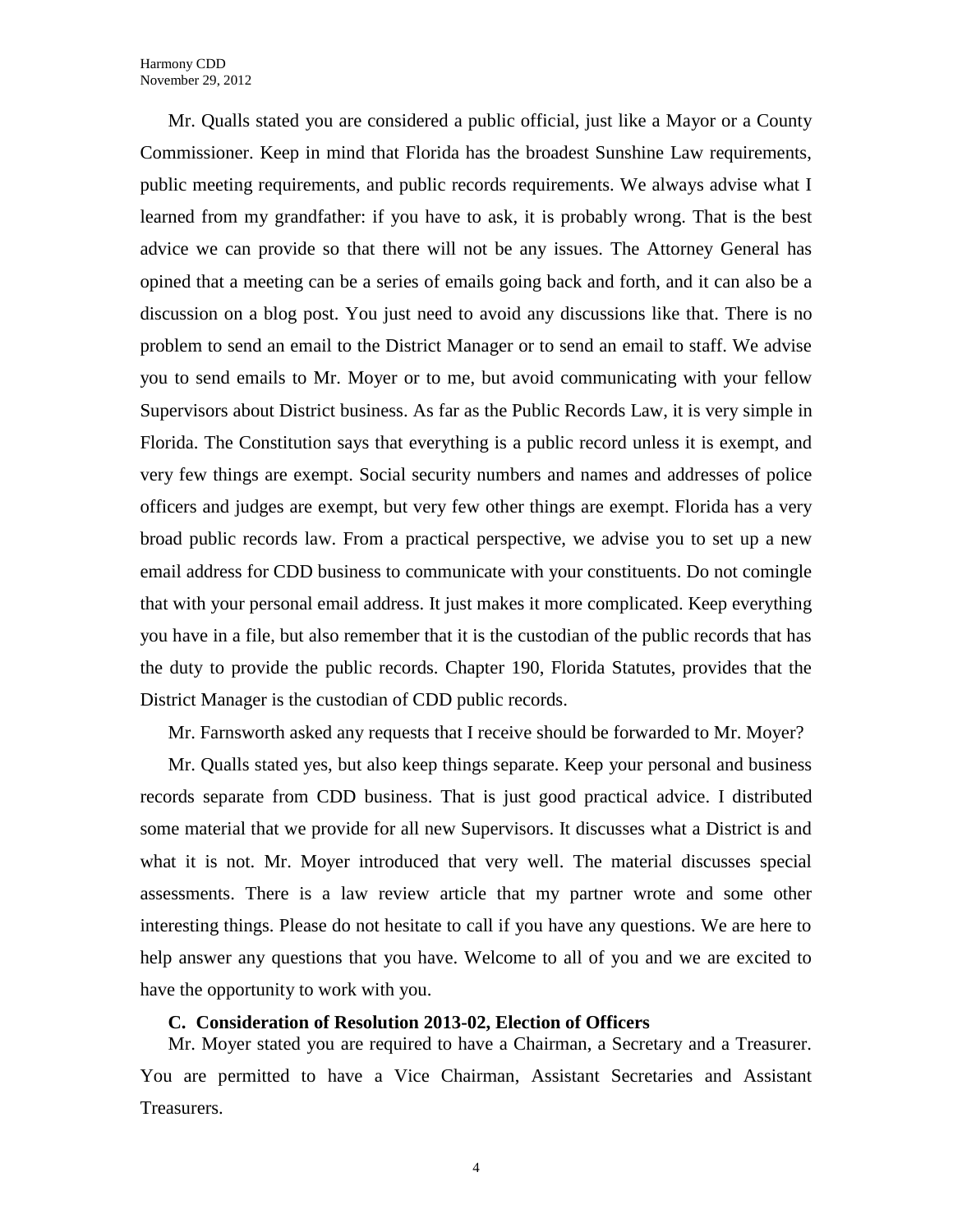On MOTION by Ms. Kassel, seconded by Mr. Walls, with all in favor, unanimous approval was given to appoint Mr. Berube as Chairman.

Mr. Berube stated thank you. The next position to consider is Vice Chairman.

On MOTION by Mr. Berube, seconded by Mr. Farnsworth, with all in favor, unanimous approval was given to appoint Mr. Walls as Vice Chairman.

Mr. Moyer stated I have taken the liberty of filling in my name for Secretary, Mr. Bob Koncar for Treasurer and Mr. Stephen Bloom for Assistant Treasurer in the Resolution you will consider, because those duties fall under our management contract and it expedites the processing of paperwork. Traditionally, we have had the rest of the Board members not otherwise an officer to be Assistant Secretaries.

> On MOTION by Mr. Walls, seconded by Mr. Berube, with all in favor, unanimous approval was given to appoint Mr. Farnsworth, Ms. Kassel and Mr. LeMenager as Assistant Secretaries.

# **D. Resolution of Appreciation, Resolution 2013-03 Recognizing the Contributions of Robert D. Evans**

Mr. Moyer read Resolution 2013-03 into the record.

On MOTION by Ms. Kassel, seconded by Mr. LeMenager, with all in favor, unanimous approval was given to Resolution 2013-03 in appreciation for Mr. Robert Evans and his service to the Board and the community.

Mr. Berube asked will you be providing a frame for this Resolution?

Mr. Moyer stated I can take care of that if the Board directs me. I am sure Mr. Evans will be attending our meetings in the future, and we can present it to him at our next meeting.

# **FOURTH ORDER OF BUSINESS Audience Comments**

There being none, the next order of business followed.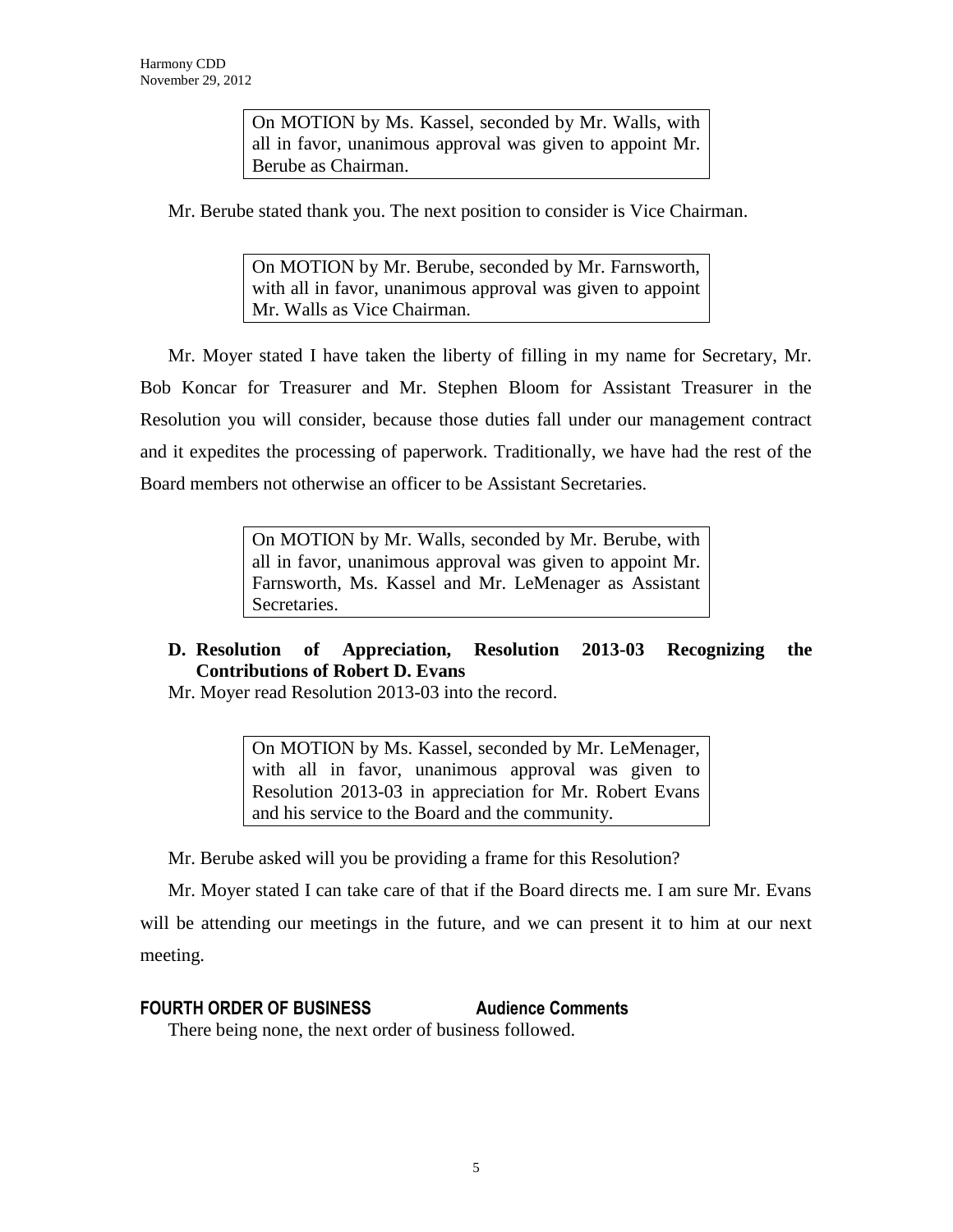#### **FIFTH ORDER OF BUSINESS Subcontractor Reports**

### **A. Aquatic Plant Maintenance – Bio-Tech Consulting**

**i. Monthly Highlight Report**

Mr. Avance reviewed the monthly aquatic plant maintenance report as contained in the agenda package and is available for public review in the District Office during normal business hours.

Mr. Avance stated Mr. Larry Medlin is transitioning to our other office, so I will begin attending your meetings. I have been spraying in Harmony for about eight months and he has not been out here in a little while, so it is easier for me to explain to you what is going on than it is for him. I will spray today, just the golf course ponds, for any invasive plants in the planting areas and the outfall structures. They are mowing the buffers and getting a fresh start on the golf course, and when springtime comes, everything should transition quite nicely.

Mr. Berube stated everything is looking good. You have been here for about eight months, so you have seen change as we have gone from high pond levels to low pond levels, as well as plantings and edgings. Is there anything that we need to be concerned about now? Looking forward, do we need to make any long-term changes?

Mr. Avance stated no, I do not think so. We put grass carp in the ponds three or four months ago. We probably will not be able to tell how much they have actually done until springtime when everything starts growing back and when the weather changes. When it is cold, we do not know exactly what they are doing. In the spring, we will be able to tell more. The only thing for the long term is having the grass carp, which will help keep the amount of chemicals reduced and not having to use quite as much to keep the weeds down.

Mr. Berube stated on some of the ponds beginning in October, we started maintenance on a quarterly basis for treatments. Obviously, we would like you to keep an eye on those ponds since this is an experimental period.

Mr. Avance stated when I am here on my visits, I check pretty much all of the ponds. We are spraying only the golf course ponds monthly, but I do go around and check them all to make sure everything is still looking good.

Mr. Farnsworth asked is there some meaning to the scatter plot nature of the activities, as to the relative importance?

Mr. Avance asked do you mean which pond is more important?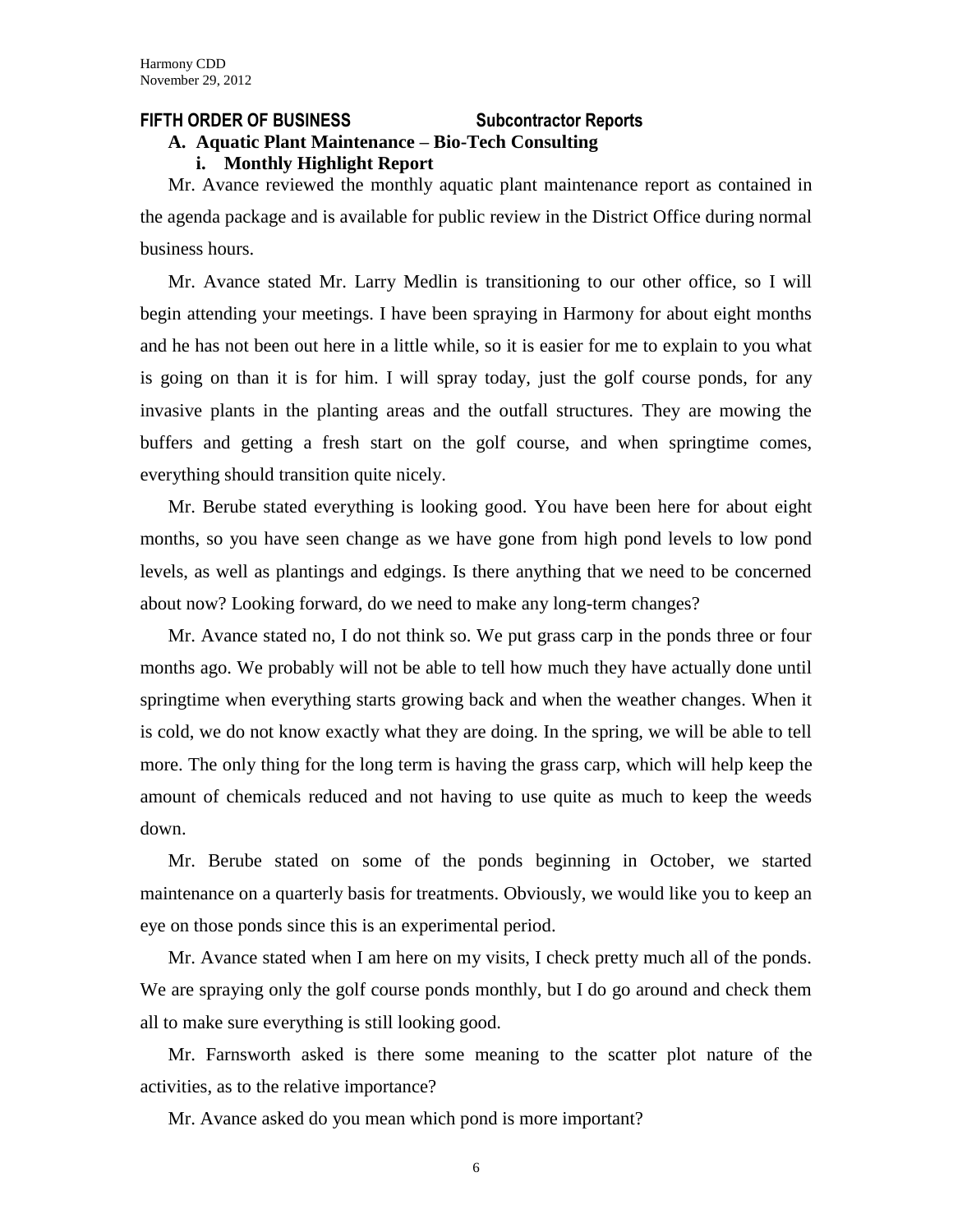Ms. Kassel stated on the diagram that we are provided as a report.

Mr. Berube stated I think what it means is all of our ponds are numbered. On the top line for Pond Site Inspected, it lists 21, 3 and 4 where they sprayed for emerging vegetation. That is what the X means. If you continue to the right, it says the chemicals used on that were Aquastar and Weedar.

Ms. Kassel stated I think he means the pond numbers and X notations are not all in a line.

Mr. Farnsworth stated that is correct. Is there any relevance to how these are listed?

Mr. Avance stated no, that is the way my computer at work has them aligned. I listed the plants that I am targeting. Anything big like primrose or cattails, I just chop it down instead of spraying it. Otherwise, it will look like a big dead tree. I try to keep the chemical rates down. For the most part, everything is looking really good, and it should look nice when springtime comes.

### **B. Landscaping – Davey Commercial Grounds Management i. Monthly Highlight Report**

Mr. Rinard reviewed the monthly landscape maintenance report as contained in the agenda package and is available for public review in the District Office during normal business hours.

Mr. Rinard stated I am sure everyone has noticed the landscape work is not complete yet at the west entrance. The tree work is complete and the palmettos have been removed. The median and the bed space behind the monument are empty right now, and that is primarily because of the butterfly bush we have specified for that work. The materials that we received from our suppliers were not acceptable to me. I did not like them, so I refused them and sent them back for better material. We have gone to secondary and tertiary suppliers to try to fill in the numbers for that work. Because of that scenario, that project plays into the Lakeshore Park work, as well. Because we are having a difficult time finding good quality plants, primarily from one single supplier, we are pulling in small numbers from other suppliers. We have experienced these delays and we hope to have it resolved within the next week to 10 days. In the meantime, one of the things we are doing is behind the monument side. In that open bed space, we are going to put some red fountain grass in place as a temporary measure. The remaining open bed area, depending on the timelines and when we can get the new material, we will be mulching that so that it has a nice, decent look to that area. The palms that were transplanted as part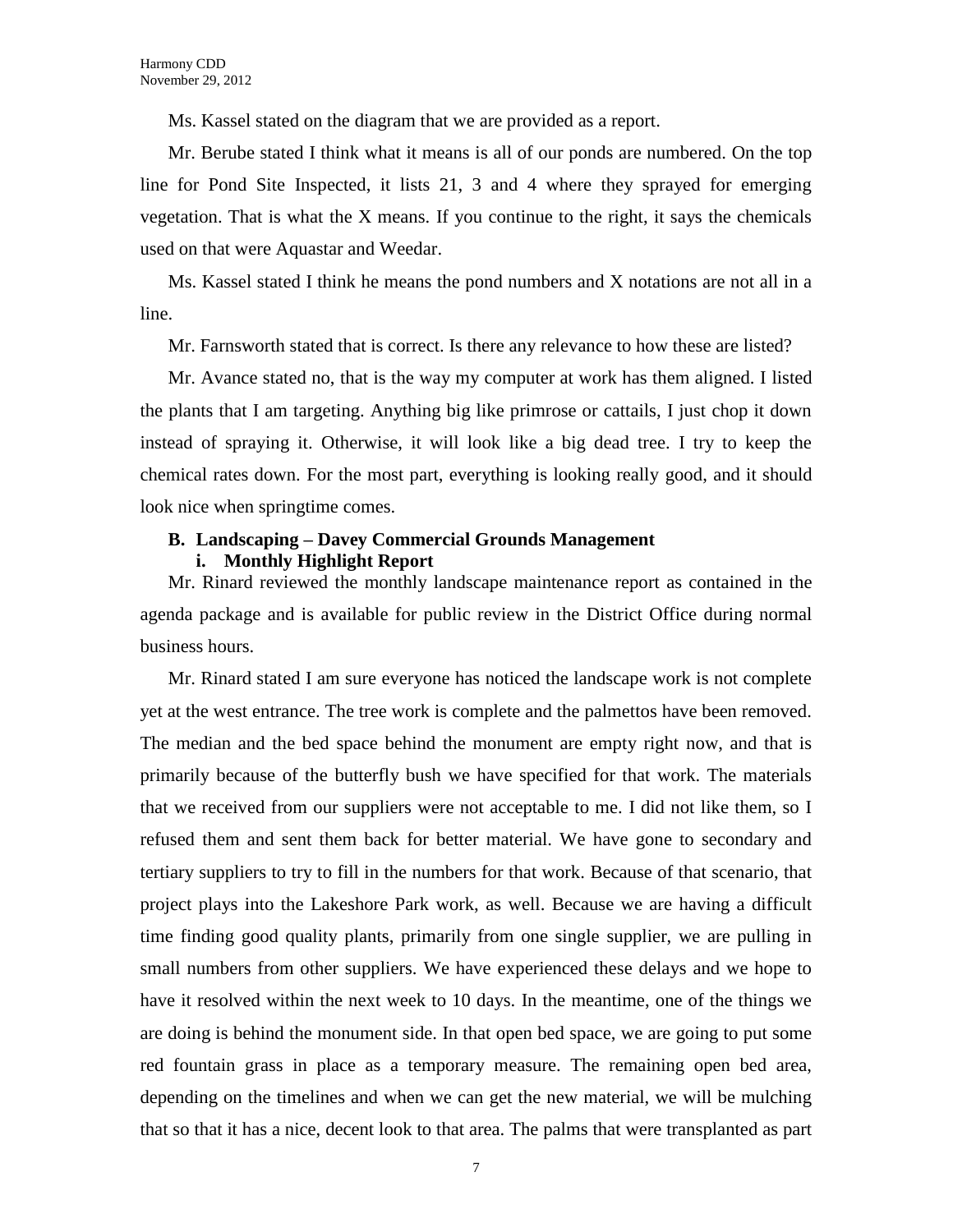of the OUC work, eight palms came off the overpasses and were placed at the west entrance. We have two palms that are showing signs of a little bit of browning. This morning, I looked at them and I do not have major concerns right now. I think it is more due to shock and maybe some air pockets underneath. Mr. Rukkila and his crews will be looking at that and monitoring them to see how they do. Sabal palms are pretty hardy and they transplant quite well. I think the prognosis is still on the positive side for those trees, so I think they will be fine. We moved back the Lakeshore Park turnabout work a little bit, in light of the butterfly bush issue. When we discussed mulch and the Board decided to go with the sustainable mulch, our first delivery is due next Friday. It has also been delayed from the manufacturer due to their schedules and their ability to get the material out. Because of the delays, we discussed whether or not the existing mulch should be removed. When we discussed this originally, we thought that some thin areas could just have the new mulch applied on top and it would be fine. We knew there were thick and thin areas throughout the property. Looking at it closer and in locations where the mulch is placed within the bedding areas and around the plants, there is a fair amount of buildup at the base of the plant material throughout the property. Because of the delays we are experiencing from the supplier and from the manufacturer, we decided that our detail crews will go in and clear out the beds, get rid of the pine bark, get a couple weeks of work done in advance of the mulching. Then when the mulch is delivered, we will be dealing with clean beds, fresh mulch, proper layers and levels.

Ms. Kassel asked where is the mulch going that you will be removing?

Mr. Girard stated right now, it is being stockpiled back in the yard area. It is available for reuse somewhere.

Ms. Kassel stated perhaps we should announce the availability of mulch to any interested residents.

Mr. Haskett stated we thought about utilizing it at the community school since they need it.

Mr. Rinard stated there are a couple options we discussed relative to the community school. We provided a proposal that was discussed with Mr. Haskett. I understand the Board had some interest in seeing what could be done as far as a basic maintenance program for the school to make it look more consistent with the rest of the community than it has in the past. In our conversation and with some of the other work going on with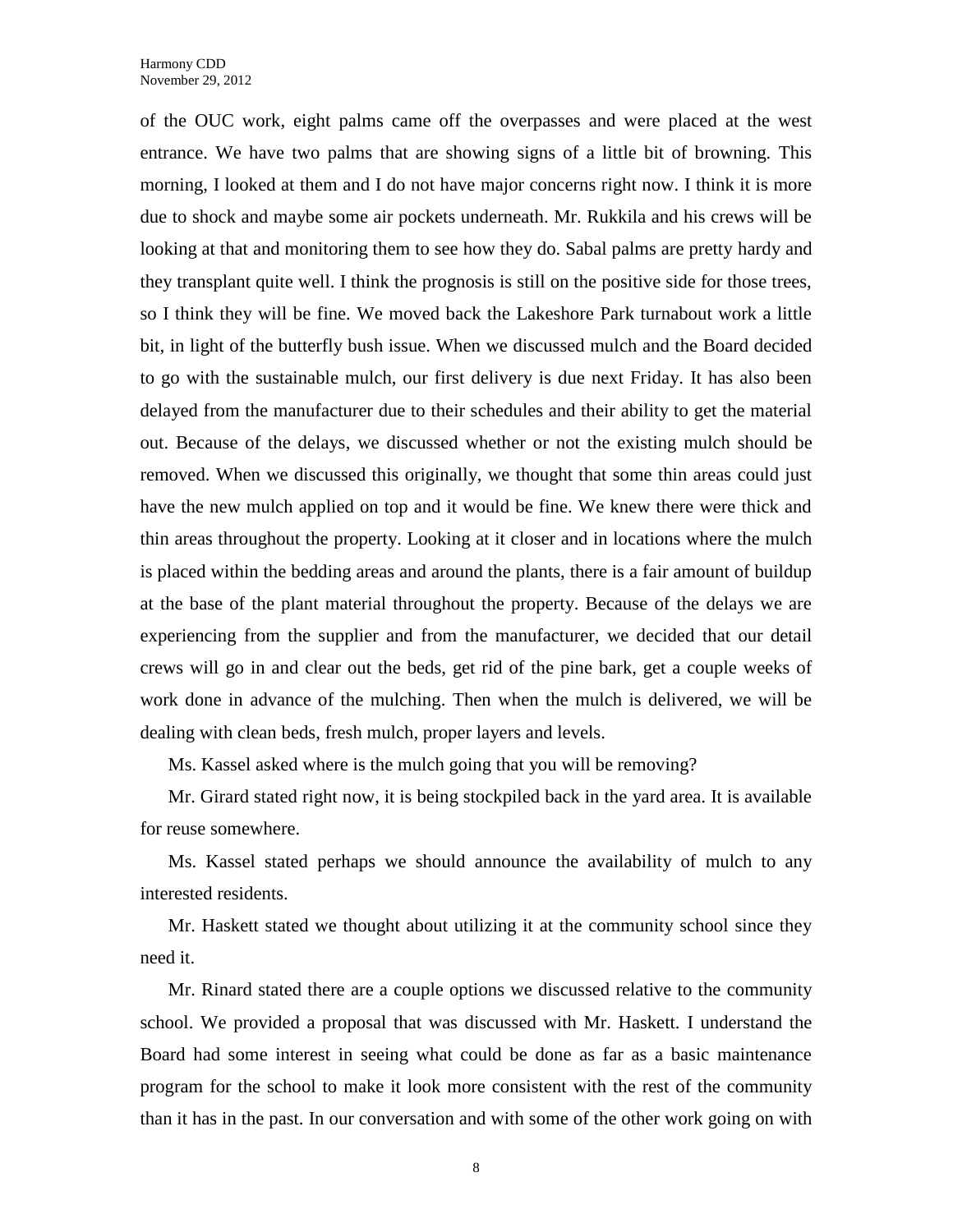the tree work that we will be doing on the street trees, the clippings from that work will also generate a fair amount of debris. Our plan for that is to bring in our chipper and set it on property. Once we remove the debris from the street, it will go back into the yard area where we will chip it up and create another pile. We discussed the options about the mulch coming out of the bed areas, the pine bark, or tree chippings. There are a couple options that the school could make use of.

Mr. LeMenager asked is it legal for the District to spend money to maintain non-District property?

Mr. Qualls stated yes, but we would need to have an agreement with the school in this case. You can maintain things that are not within the jurisdiction of the District. There is a provision for doing so in Chapter 190, Florida Statutes.

Mr. Rinard stated we are working the tree trimming in conjunction with the golf course, which has hired us to do some trimming and elevation throughout the course. We started on the golf course by bringing in the lift to take care of all the work that requires the lift. That should be wrapping up tomorrow. Then the lift will move off the golf course into the community. Mr. Haskett and I discussed earlier today just taking that lift and getting the palms done on the overpass and then start on the street trees. Mr. Rukkila and his crews have started to create a buffer for the tree work that will start and have started taking care of some of the elevation and canopy work in advance. Then the tree trimmers will come in on the backside of that. We expect that to start on Monday.

Mr. LeMenager asked is there a specific setback for how far you trim them away from houses?

Mr. Rinard stated not that I am aware of. It is very open and subjective. It is up to the judgment of the trimmer. Part of that is trying to keep it in line with the overall shape of the tree. They will take into consideration the proximity and grow-out period and that sort of thing. It is selective pruning so that we are not just flat siding that side of the tree to keep it looking aesthetically pleasing. You could probably consult a lot of trimmers and arborists and get different answers from each one. It is very subjective. It depends on the proximity of the trees, but a general rule of thumb is a six-foot to eight-foot buffer. I do not know the exact distance of some of the trees that are next to the houses, but I would estimate 15 to 20 feet.

Mr. LeMenager stated it is much shorter than that. Some of them are zero feet.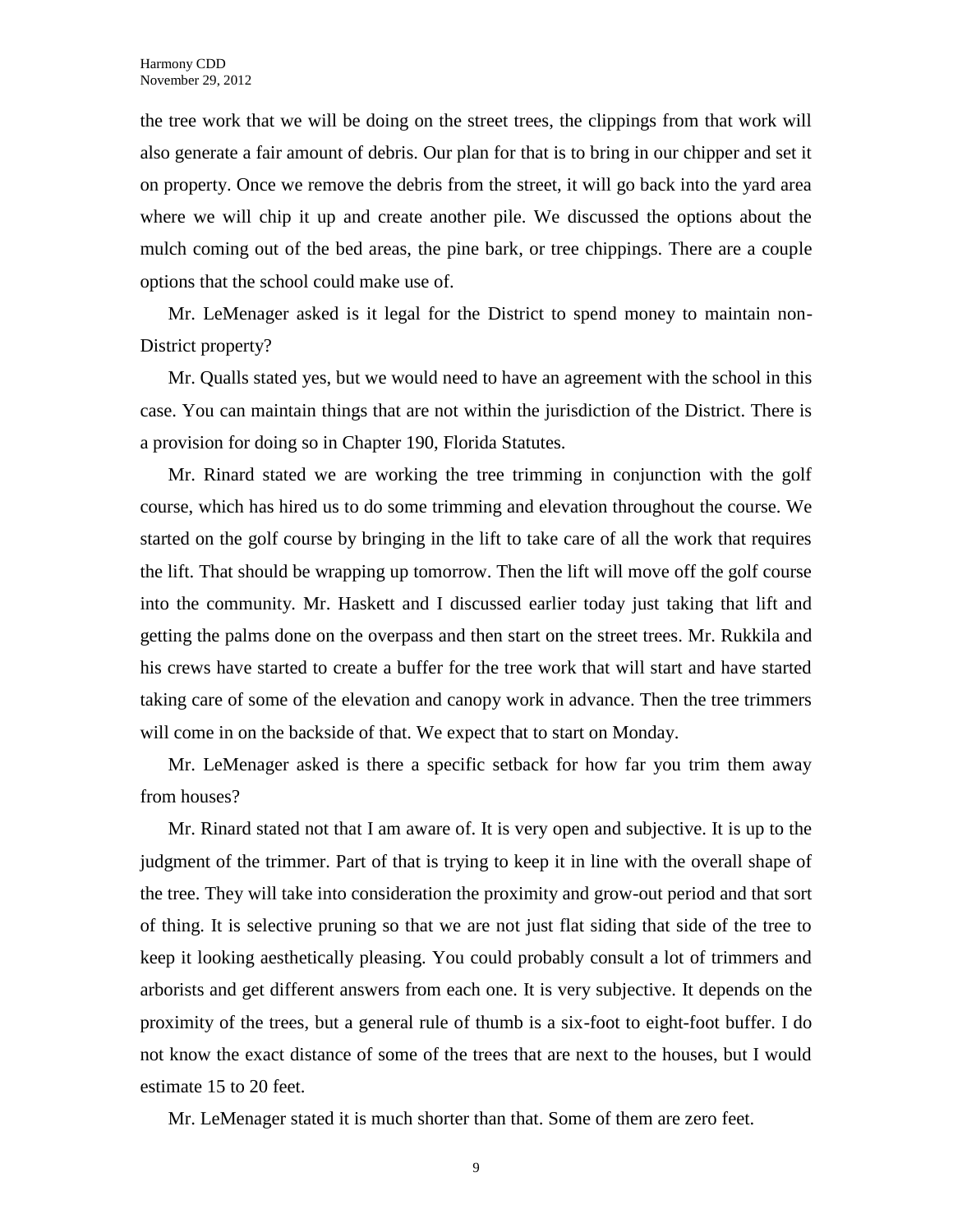Mr. Rinard stated I understand that as far as the limbs touching the house, but it is farther as far as the tree setback between the tree and the front of the house and the canopy we are dealing with.

Mr. LeMenager stated the setback for a house is eight feet. Then there is a sidewalk, which is three feet, and then there is another three feet to the tree, which is 14 feet from the front of the porch.

Mr. Rinard stated depending on the age of the tree, the size of the tree, and what street it is will dictate how far back they trim.

Mr. Berube stated Mr. LeMenager's concern is to keep the trees off of the houses.

Mr. LeMenager stated that is correct.

Mr. Berube stated I think we are on an alternating two-year plan for tree trimming.

Mr. LeMenager stated that was included in the agreement. I just wanted to make sure we had a plan.

Mr. Berube stated they are always going to grow back. As long as we stick with the alternating two-year plan, we should be able to keep houses relative free from tree branches.

#### **ii. Proposal for Maintenance at the Community School**

Mr. Berube stated I know what the proposal says. What is the practical end result of this?

Mr. Nicholas stated Mr. Haskett has worked with the Davey staff to put this proposal together. As Mr. Qualls mentioned, there are a couple things we need in place logistically to work with the school and agree to access and times and various other approvals. This is not a swift process. What we are looking for with this proposal is a conceptual approval. This area is in front of the school and is part of the community. Currently, their in-house standards do not line up with our standards everywhere else in the community. We want to come up with a conceptual plan that we agree there has to be better care taken of their landscaping. I want to take some time to review the map with them and with Mr. Haskett. This is the first time I am seeing this particular proposal. I also want to have some preliminary discussions with the principal to talk about access and times and the feasibility of the whole idea, as well as address the mulch. I think we agree that this is part of the whole community and is in the middle of our development in a very visible location on a major roadway. The District has made the choice to go to an alternative mulch. I think if we adopt something like this, then the landscape standards should be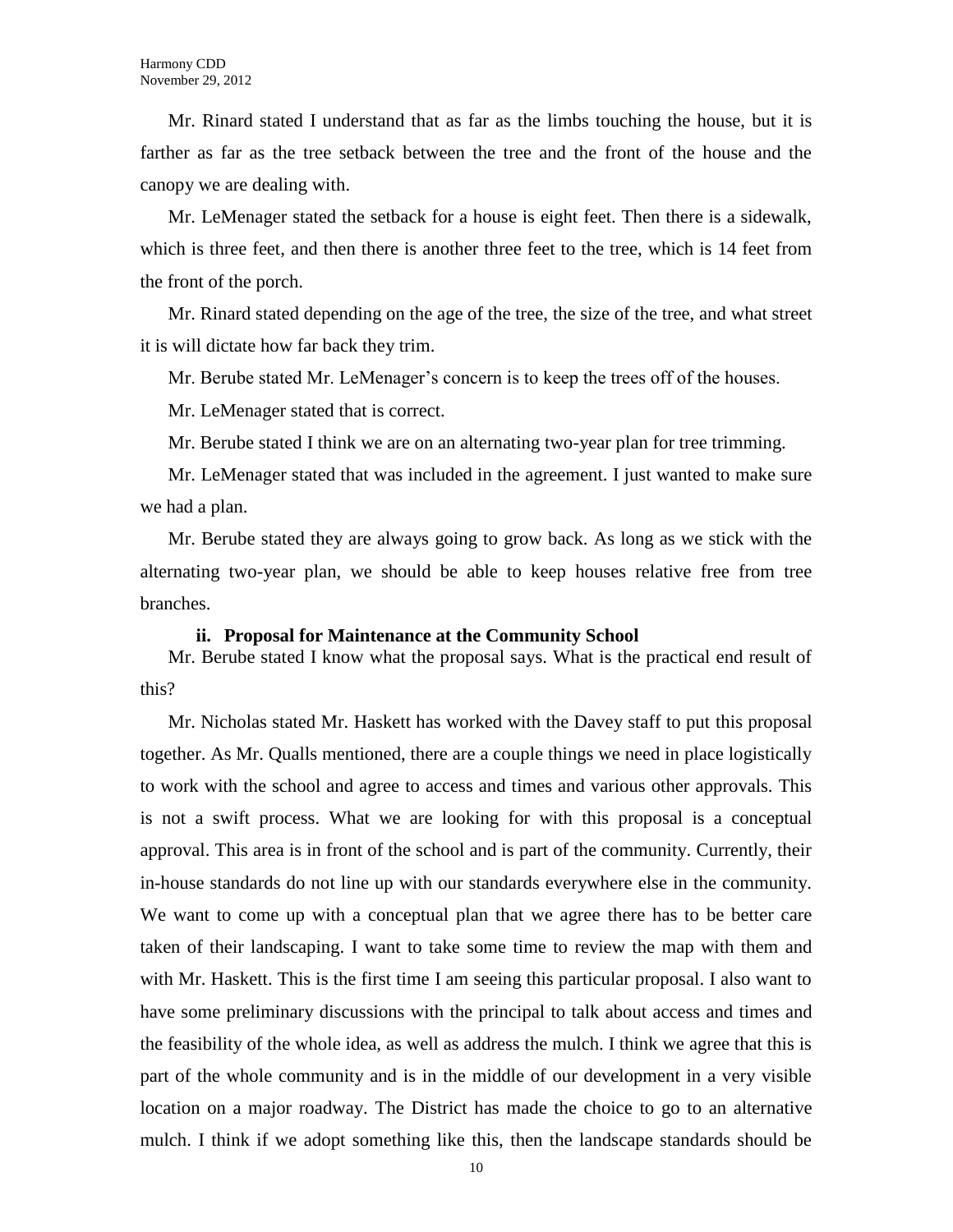consistent with what happens everywhere else, not just grinding up some landscape waste and put it at the school. That is what is happening now. Perhaps you can have a discussion and conceptually come to some consensus that this is a good idea and give them a reasonable threshold of the costs. Then we can work on the scope and make sure we have the parts of the property identified that are of highest impact. Then we can apply the same scope as we have for the rest of the property, including mulch. It is more than just the care of the plants. Part of the reason why the material is not mature there is because they control their own irrigation. There are a lot of issues involved. I think this is a good start and gives us a sense of what the overall cost might be annually. I think we need to work through a few more details together and include the school in that discussion so that we do not just show up with a finished idea that we prepared in a vacuum without their input.

Mr. Qualls stated Section 190.012(1), Florida Statutes, says the District has the power to finance or fund systems, facilities and basic infrastructure for any other project within or without the boundary of the District when the project is the subject of an agreement between the District and the governmental entity and is consistent with the local government comprehensive plan of the local government within which the project is to be located. In other words, two governments can get together and have an interlocal agreement. If both governments have the power to do something but it makes sense for those governments to work together to achieve economies of scale and it will not result in any sort of decrease in service provision, then there is a mechanism for allowing this type of activity to take place.

Mr. LeMenager stated we all received our newspapers this morning and saw that we had a new School Board, which will hopefully be a little more open than the previous School Board. In addition to the principal, I suggest you make contact with the new School Board and see where they are at, as well. We are basically saying the School Board does not have any money, and that shows in terms of landscaping in front of the school, so how can we help them do that. Now that we have a brand new School Board, it might be a good idea to see how we can cooperate with them on a larger basis.

Mr. Nicholas stated we can do that. We can look at the school and say that it does not line up with our standards. As it relates to Osceola County School District, they probably do not see any defect with it. That is a bigger discussion to ask them to pull one school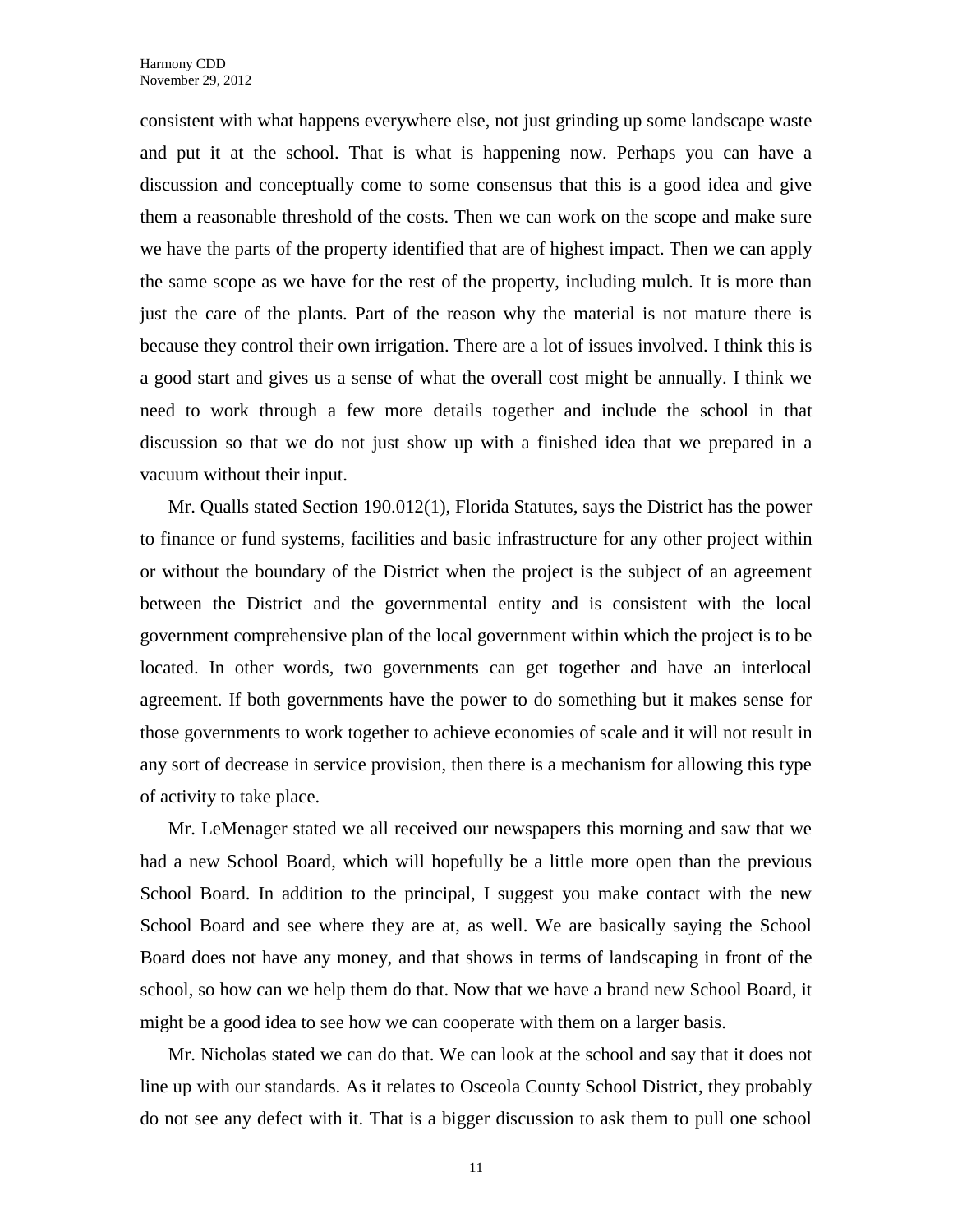out of 40+ schools and say they are going to maintain it at a higher standard. There are other communities who feel the same way, and they have engaged and contributed, just as the development company did. They had an architectural standard when the school was built, and we stepped in and enhanced the exterior elevation of the buildings so that it lined up with our architecture standards. We could have discussed that all we wanted with the School Board, but that \$250,000 was not going to be contributed by the District.

Mr. Walls stated we have a landscape standard up until the school, then you have the school, and then it gets past the school. I think it needs to be all inclusive to get it to where the CDD is and keep it there. It may be worthwhile to talk with the school. I know they make budgeting decisions at the school level for these types of things. Perhaps they have a landscaping budget, albeit small, that we can ask them to contribute to this overall effort if we were to take over maintain the whole school grounds.

Mr. LeMenager stated I was not suggesting that we get them to contribute.

Mr. Walls stated I was saying that if we are doing some work but it is also on their behalf, perhaps they have a budget for this. It is just something to discuss with them and see what we can come up with. My vision is if there is a certain type of grass along the roadways, that is what the school should have. If we keep ours to a certain level, that is how the school should look, just to keep some continuity as far as the aesthetics.

Mr. Farnsworth asked are you proposing anything beyond the front area?

Mr. Walls stated I think it depends.

Mr. Nicholas stated that is something we can discuss with them and look at the site plan and make sure we are looking at the high-impact areas. I would not propose we go into their side and start maintaining the back of the building. I think there is a limit to this exercise. Certainly from what the public and the residents can see in walking along the streets, I think we can address that.

Mr. Berube stated I am in agreement that it needs to be spruced up. I have a hard time with just going in there and more or less taking over. There will be some further discussions, but there is a precedent that we may be setting here. Effectively, it will be an interlocal agreement with another government, but this community will have other buildings owned privately, not by a government. If their landscape standards do not meet our level, will we take care of them, too?

Mr. Qualls stated no, that would be unlawful.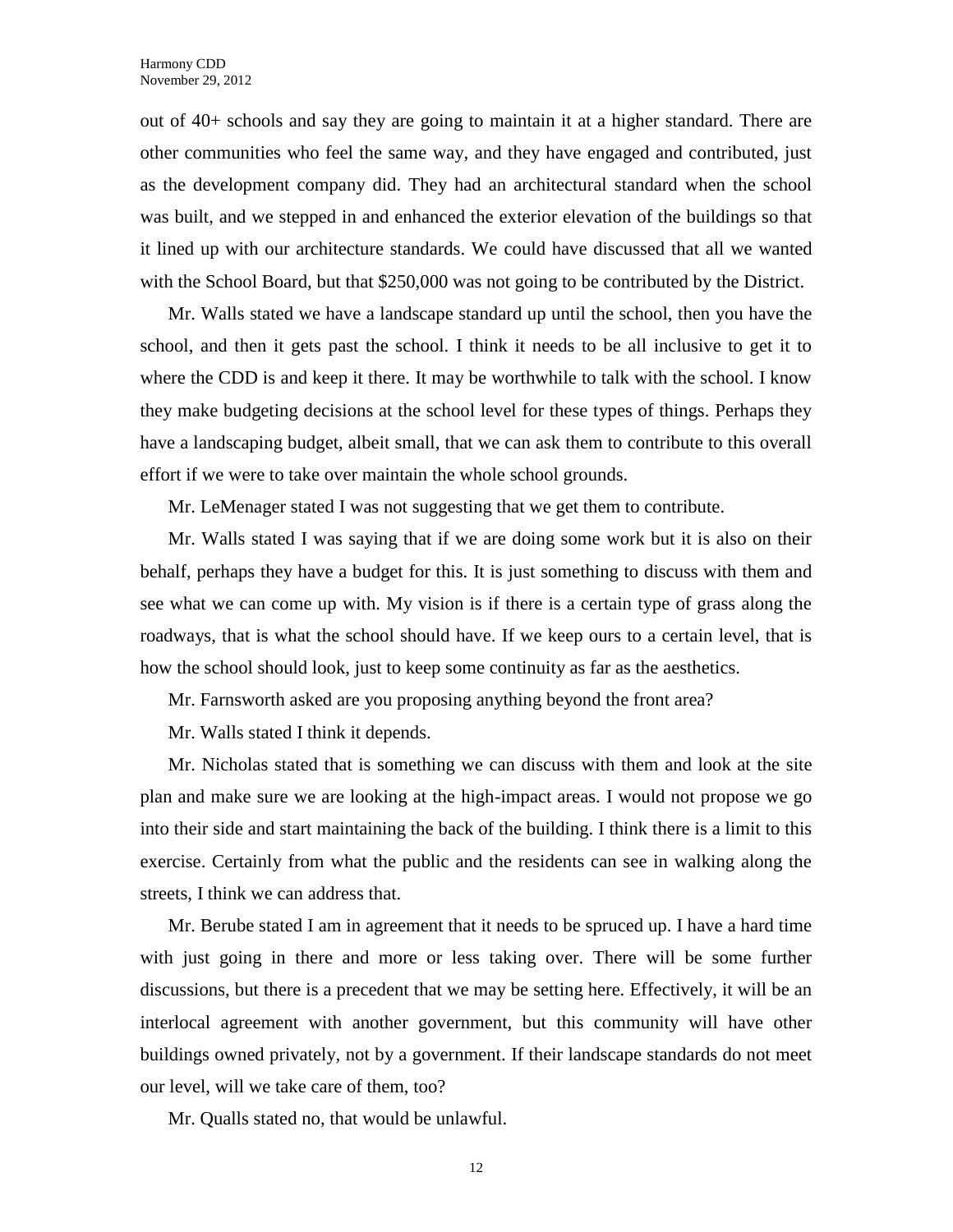Mr. Berube stated there is a fine line.

Mr. Qualls stated the school is public, governmental property. No District funds can go for a private purpose. That is Federal bonding law.

Mr. LeMenager stated they obviously have a budget set aside for whatever they do now, even though they are not doing it. Perhaps what we should be talking about is having them subcontract all of that work. They should have money available for what they are supposed to do.

Mr. Evans stated they have a facility management division that maintains all of the schools. They do not allocate an amount to each individual school. I worked on the design team for the community school. The way it was set up is they have a certain budget, but it is not an allocation. They just do the absolute basic maintenance for the grounds. For them to be able to carve out an allocation for a specific school, I do not know if they have the ability to do that.

Mr. Qualls stated something like that is what it would take. It would be economies of scale because Davey is already here, so there would be a reduction in cost to the school because of that economy of scale. For what the school is paying now, they could receive a much larger benefit by working with the District. That way you see how that is favorable to both parties and not solely favorable to the School District.

Mr. Walls stated I think they have on-staff people to perform this work, which is why they are not contracting it out.

Mr. Berube stated they have a rudimentary landscaping crew. In summary, the development company is going to have some conversations with the principal.

Mr. Nicholas stated we already set that meeting for next Thursday, and we are going to spend the day with them. This is one of the items we are going to discuss. I do not think it is a stretch to say that the property looking better enhances education and kids' attitudes. There are a lot of qualitative benefits by doing this. In terms of the economics on the quantitative side, you can be assured that if we get them engaged and to some understanding conceptually, it will be the best deal that can be achieved. Whatever it is, it will be, and then we will bring it to you to discuss further.

Ms. Kassel stated my concerns with this are (1) setting a precedent that we are going to support the school with landscaping indefinitely, (2) whatever funds they have put toward it in the past will not be used to compensate us at all for any of the work, which is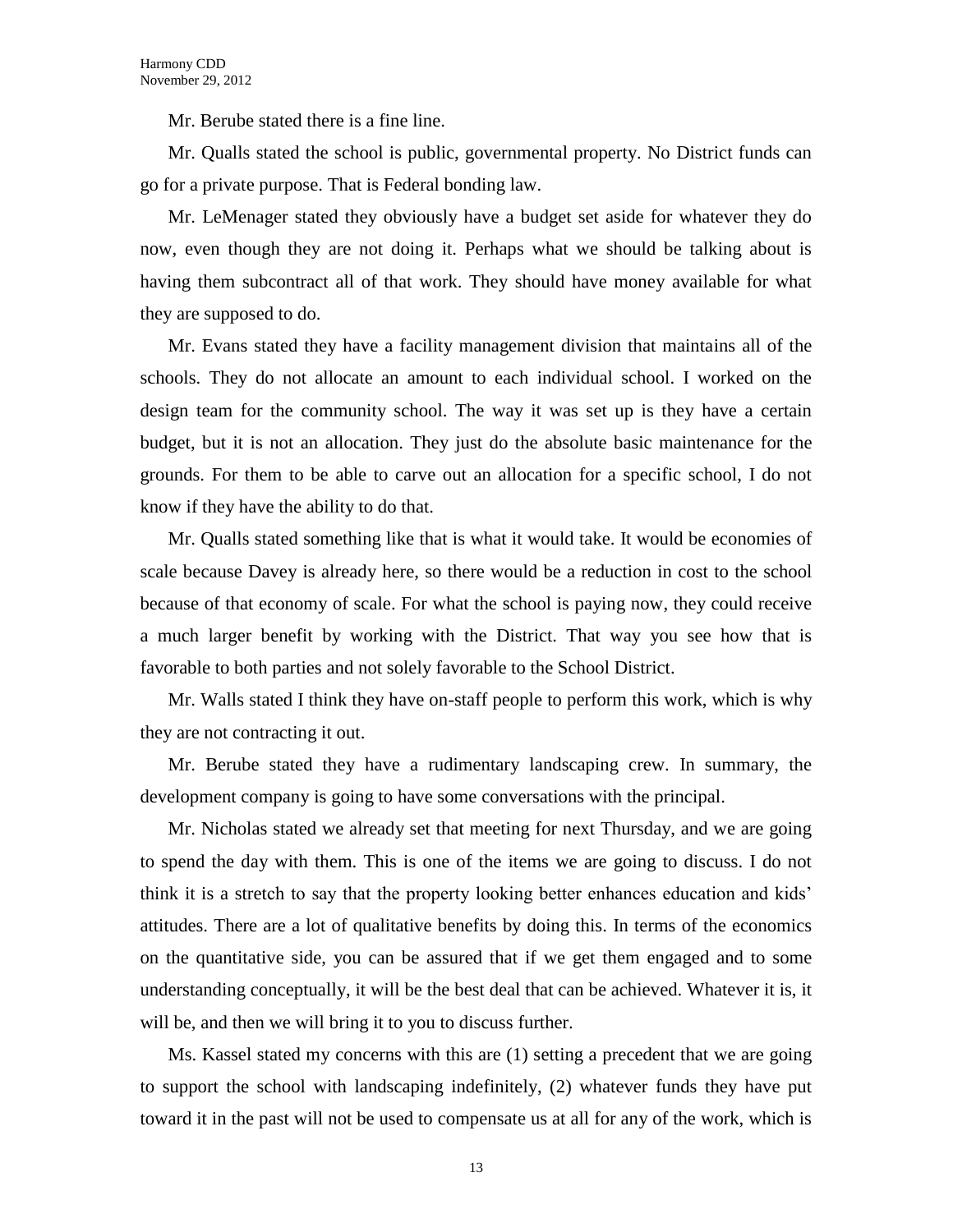\$1,000 and not insubstantial, and (3) at what point do they go back to maintaining it themselves. Will this be a permanent upgrade to the contract and benefit to the school? The District is not really receiving that much of a benefit since it is really the school receiving most of it. The District is receiving the benefit in that the school will look nicer than it does now. It is not as if it is our responsibility to maintain their property. It is a responsibility that we can take on, but I think we need to be circumspect about what responsibilities we are willing to take on. I am certainly willing to hear more about this as it develops.

Mr. Nicholas stated the property was donated by the development company, and it could have been donated a number of different ways with regard to the site plan. It could very well have been donated with CDD buffers and easement intact, as is done on residential property, which would be in perpetuity anyway. The structure had something to do with this from the beginning.

Mr. LeMenager asked is the area between the roadway and the sidewalk our property or theirs?

Mr. Nicholas stated it belongs to the School District.

Mr. LeMenager stated that was done differently than anything else.

Mr. Nicholas stated that is correct.

Mr. Berube asked including along Schoolhouse Road?

Mr. Nicholas stated I believe so.

Ms. Kassel stated hinging on what Mr. Nicholas said, the material they have there now is not mature because they have not controlled the watering. They will still control the irrigation, so there are things we will not have control over. If we spend this money for this maintenance, it may be constrained because of the actions of the School District.

Mr. Nicholas stated there are ways around that. We have the same challenges with the ball field that we donated and built. We were able to get into the irrigation controllers to educate their staff and get the settings at the right frequency and run rates. It is not completely helpless in that regard. There is a teamwork effort to make sure that works better.

Mr. Walls stated I would hope that the agreement would contemplate things like that, where they will let us have access to the irrigation, and capture all those points. Then if we do perform the maintenance, it will be maintained well.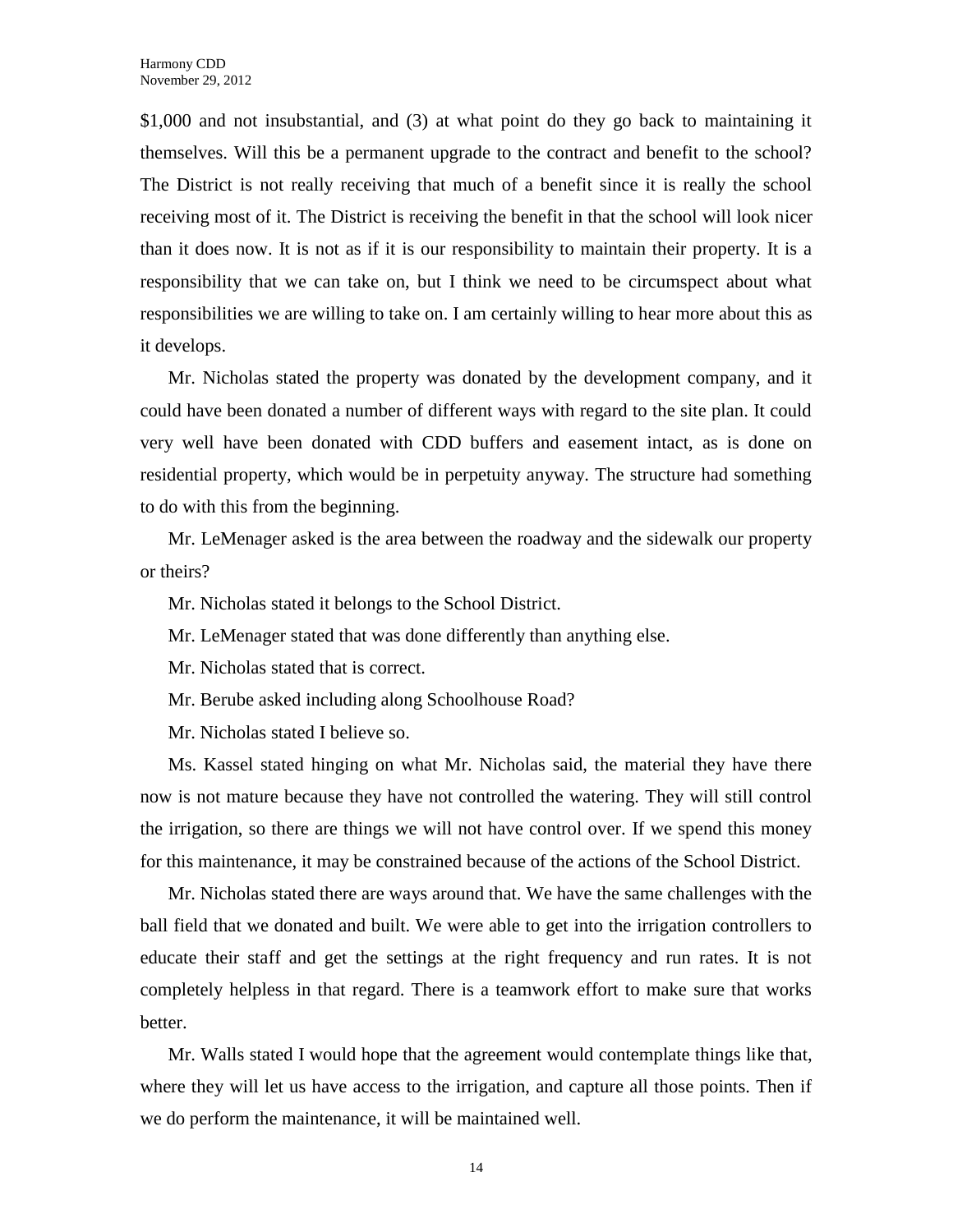Ms. Kassel stated that is an additional expense for the School District that they have to contemplate for extra water that they are not spending now.

Mr. Berube stated we will have a better idea on this issue after the meeting Mr. Nicholas has with the school.

Ms. Kassel stated if we are not going to utilize the mulch that Davey is removing for the school, if it turns out that we will actually be using the same alternative material that we are using elsewhere, then it may still be available for Harmony residents.

Mr. Haskett stated I will make sure we notify the community if it is available. I would like to officially recognize Davey and Mr. Rinard. I reached out to them last month about a Christmas tree for Town Square that we were struggling with. Davey has donated a 15 foot Frasier fir that is now at Town Square. I want to thank them for their donation.

A Resident stated along U.S. 192, they cut all of the limbs, which needed to be done. However, the noise is unbearable from 1:00 a.m. on. I wonder what they are going to do with all the bare land that is there now, since there is only dirt there. They just recently pulled out all the trees. It is a CDD area at the overpass. You may have already addressed this.

Mr. Haskett stated she is talking about the palm trees.

The Resident stated all of the residents who live along Clay Brick Road are hearing this noise since their master bedroom is right in front.

Mr. Berube stated this is the result of the OUC tree work.

Mr. Rinard stated the U.S. 192 embankment is where the trees were pulled from. Part of the work that we started doing since we commenced in August was cleaning up along those embankments and bedding areas. A lot of that area is basically bare as part of the cleanup work. In reference to trimming and limb removal, is that in reference to the work that was about a week or 10 days ago in front of each unit?

The Resident stated no, across the street on the embankment is where they trimmed all the trees. They cut down several of them.

Mr. Rukkila stated only the sabal palms were removed. The oaks that line those homes directly in front were trimmed by another contractor and were elevated considerably.

The Resident stated that is not what I am talking about.

Mr. Rukkila stated that could be affecting the penetration of noise.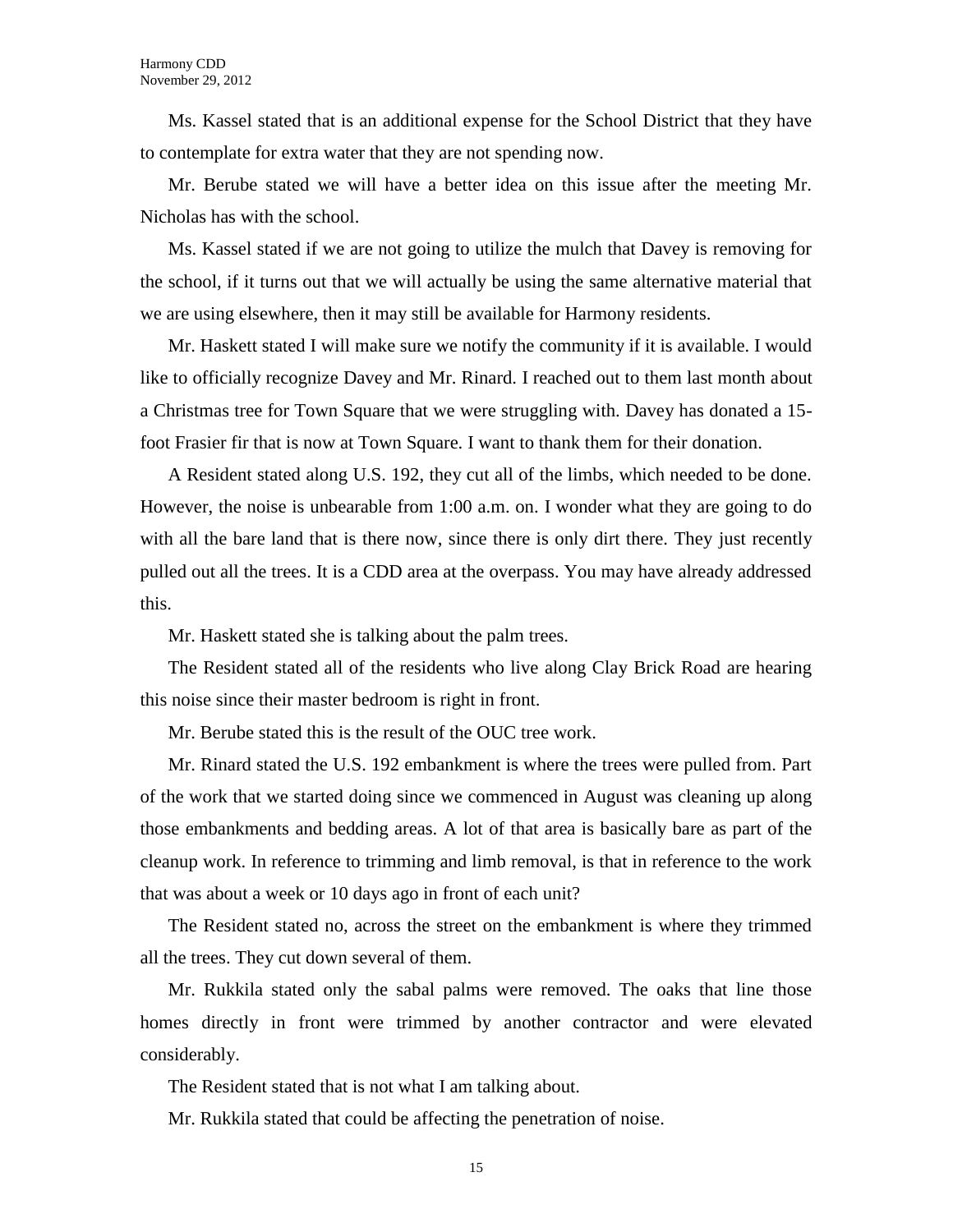The Resident stated I do not know; that could be.

Mr. Rinard stated there has also been some work done along U.S. 192 in the OUC right-of-way easement area where they were clearing out the backside of the fences. That is not the stretch of roadway that you are talking about. I do not know of any trimming that has been done recently by Davey.

The Resident stated someone is back there working.

Mr. Berube stated it is A Cut Above; I noticed them. They trimmed all the street trees at the townhomes.

The Resident asked what about all the black dirt that is there?

Mr. Rinard stated that is being worked on, and I do not have a timeline when that work will be done.

Mr. Berube stated part of the problem along U.S. 192 is the fact that there are power lines up above, and OUC did a good amount of trimming and cutting. They forced some tree removal along there, but it was not like there was a forest. I would not have expected that the noise level would have risen a lot as a result of that work. I noticed A Cut Above was here in the past few weeks and trimmed a lot of street trees. I will bet that has let a lot of reflective noise come in.

Ms. Kassel stated it is also a safety issue why OUC trimmed those trees, so they do not fall and hit people or vehicles.

The Resident stated it is wonderful they did that, but that is not my complaint.

Ms. Kassel stated that work has unintended consequences.

Mr. Berube stated we have no plans for the noise at this point.

The Resident asked do you have any plans for plantings so that the embankment looks better?

Mr. Rinard stated we have ideas that we will be generating and discussing.

#### **C. Dockmaster/Field Manager**

#### **i. Maintenance and Field Activities Report**

Mr. Haskett reviewed the monthly field activities report as contained in the agenda package and is available for public review in the District Office during normal business hours.

Mr. Haskett stated Mr. Rick Druckenmiller has been keeping up with the irrigation system and other maintenance items. There are no major issues with the irrigation besides an occasional clog here and there. The more we run irrigation, the more the shell builds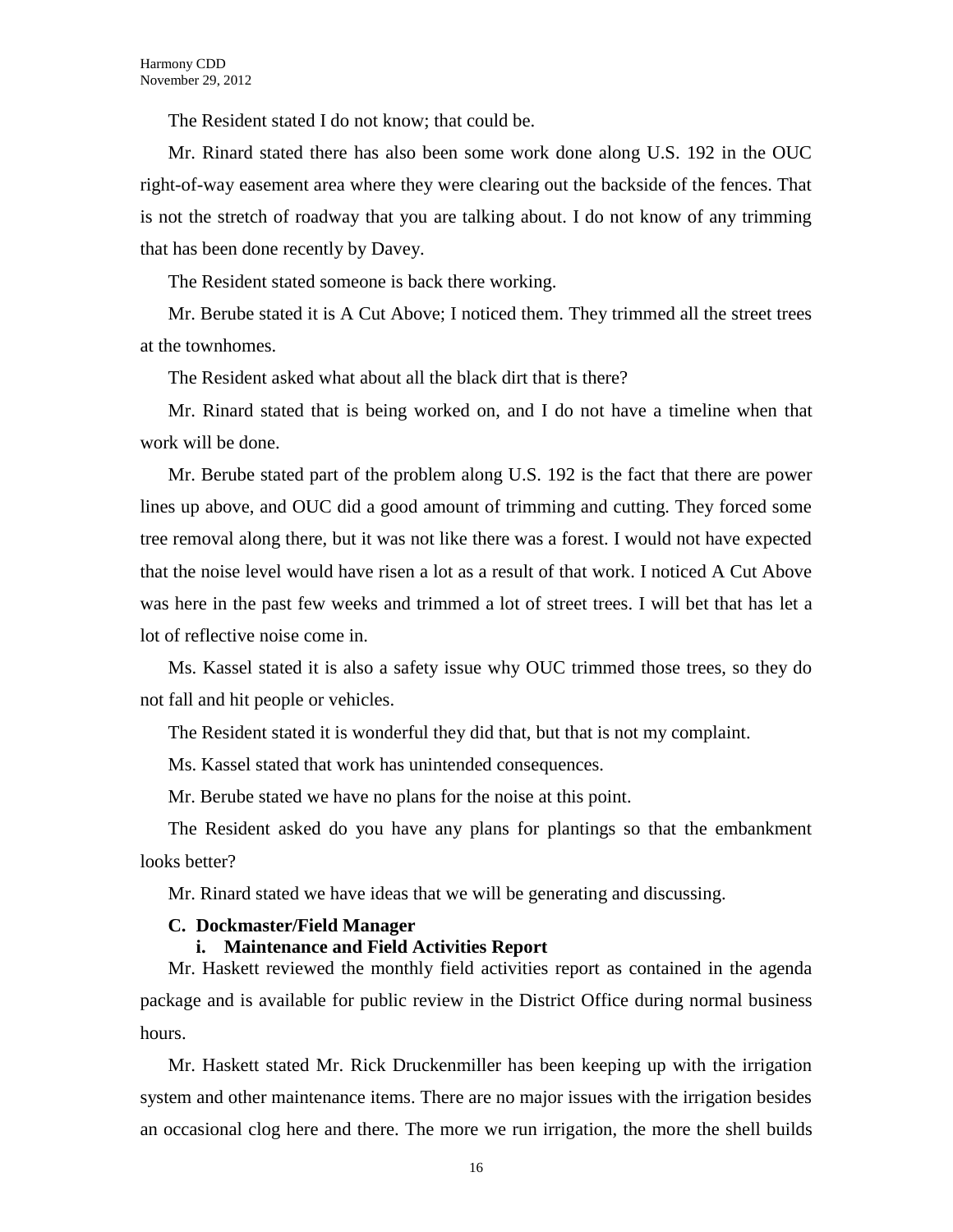up in the lines and clogs the screens on the heads. That keeps him busy. He will be on Schoolhouse Road this week.

Mr. Farnsworth stated in the Cat Brier dog park area, there is a closed area and up front is an open walk-around area. Toward the back right-hand corner of that front walkaround area is a trash can that does not have any liner in it. There has been a pink ribbon around it for two or three months. What is that about?

Mr. Haskett stated I apologize; I do not know the answer to that. I will get it corrected.

Ms. Kassel stated it is near the chess tables.

Mr. Haskett stated we will get that corrected. I am not sure what happened.

Ms. Kassel stated it is the outer part for the trash can, but there is no trash can and it has a pink ribbon around the entry points.

Mr. Berube stated there is also a missing trash can in the Estates. I think the plastic can is being used for something else and it was never returned.

#### **ii. Buck Lake Boat Use Report**

Mr. Haskett reviewed the monthly boat report as contained in the agenda package and is available for public review in the District Office during normal business hours.

Mr. Haskett stated the dock operations seem to be going fine and the boats are doing well. The reservation process is also working well and residents are being accommodated. On the boat report, the highlighted lines show the residents who did not have a prior reservation. We are doing our best to accommodate people who want to use the boats on the weekends. We had a Saturday fishing event instead of the first Friday, which did not work out very well. I think because it is wintertime, it was too late in the evening. Saturday's event had about eight people with a lot of younger kids. Mr. Paul Calabro is very good with the public.

#### **iii. Security Cameras**

Mr. Haskett stated we discussed last month getting some trail cameras, which we purchased. It took a little time since there was an issue with the CDD credit card that was resolved. I went to Bass Pro Shops to purchase a couple cameras. The authorized amount was \$500, and we spent about \$323 for two of them. We have them in a couple trees. We occasionally check the SD cards. There is one at Lakeshore Park and one on Cat Brier. Since we put them up, there has been no damage. We check the areas daily. We will move them around property in case people see them in the trees. Prior to getting them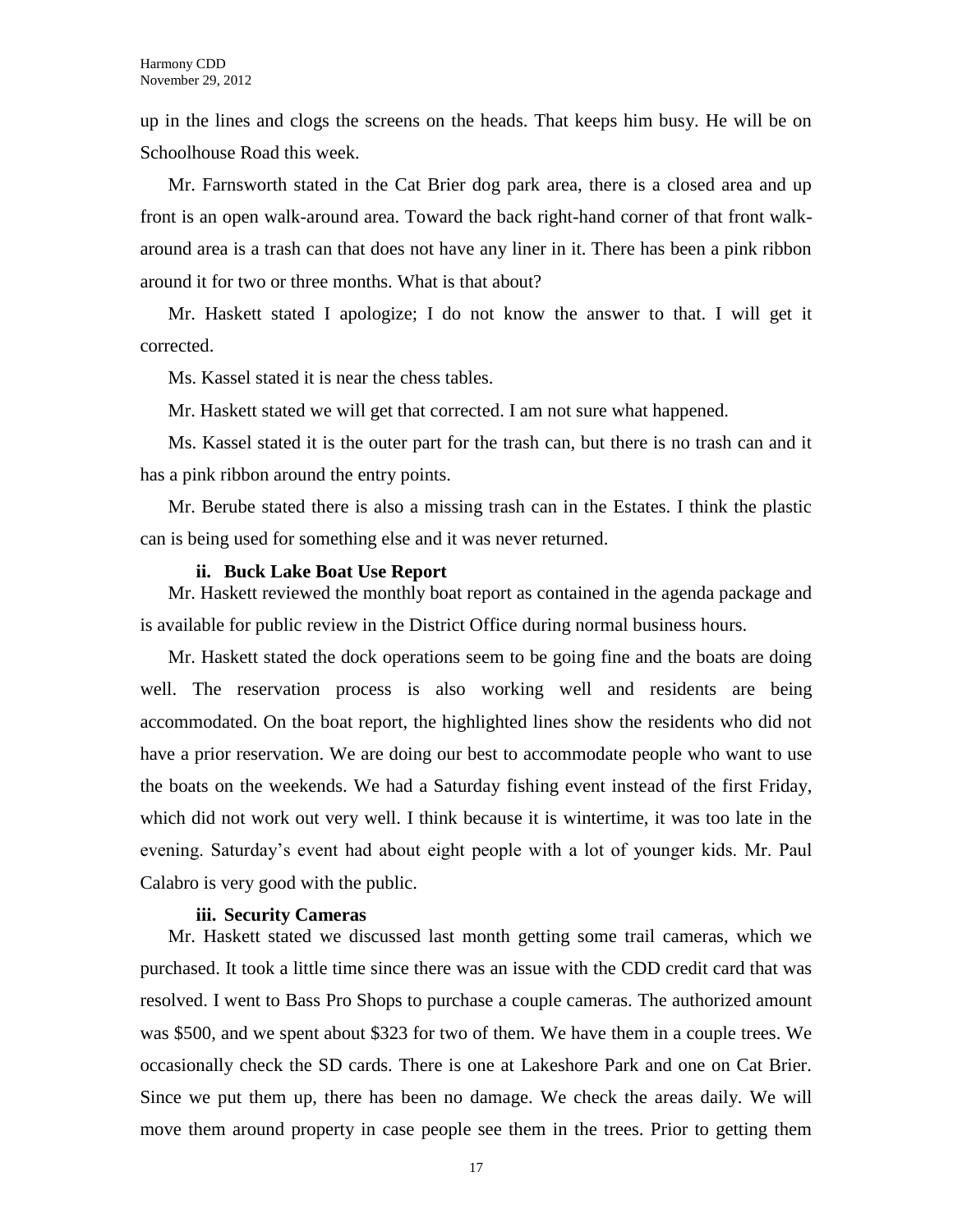installed, there were more doggie pots damaged. We filed incident reports and the sheriff came out. No results yet on finding anyone responsible for it. Hopefully they will either stop or we will catch them. The damage was minimal. The doggie pot company we use was gracious enough to provide us with new lids for the trash bins free of charge.

Mr. LeMenager asked how are we going to publicize that we have cameras? They are designed to be a deterrent. How do we let the teenagers know they will have their pictures taken?

Mr. Haskett stated right now, we do not want it publicly known that we have cameras out there because we are trying to catch the person who is doing the damage. All we would be doing is pushing them off to another area.

Mr. Farnsworth stated just having them serves as a deterrent.

Mr. LeMenager stated they are mobile cameras.

Mr. Haskett stated that is correct.

Mr. LeMenager stated they will not have any idea where the cameras will be.

Mr. Haskett stated that is true. I would rather they not even know they are out for now. It has already been posted on Facebook and other locations, so residents know.

Mr. Berube stated there was a pretty good exchange on Facebook after the two incidents and some names were mentioned. Shortly thereafter, everything got quiet.

Mr. Haskett stated it did when it became known that people on Cat Brier are watching. A few days later, they went to another area. That is why I do not want to push them around. People know there are cameras.

#### **iv. Solar Boat**

Mr. Haskett stated the advertisement for the sale of the solar boat has been in the newspaper already. The deadline is 1:30 p.m. on Friday, December 14, 2012, to receive bids. Mr. Moyer will receive them and open them. There are a few people who will most likely submit a bid.

# **SIXTH ORDER OF BUSINESS Developer's Report**

#### **A. Community School Landscaping**

Mr. Nicholas stated we will verify the plat boundaries to confirm what part, if any, that Davey is currently maintaining. There might be a small section that they are already maintaining, but because there is so much that is visible behind the sidewalk, including hedgerows, landscaping and trees, that is the part we all focus on. We will provide an update at the meeting next month.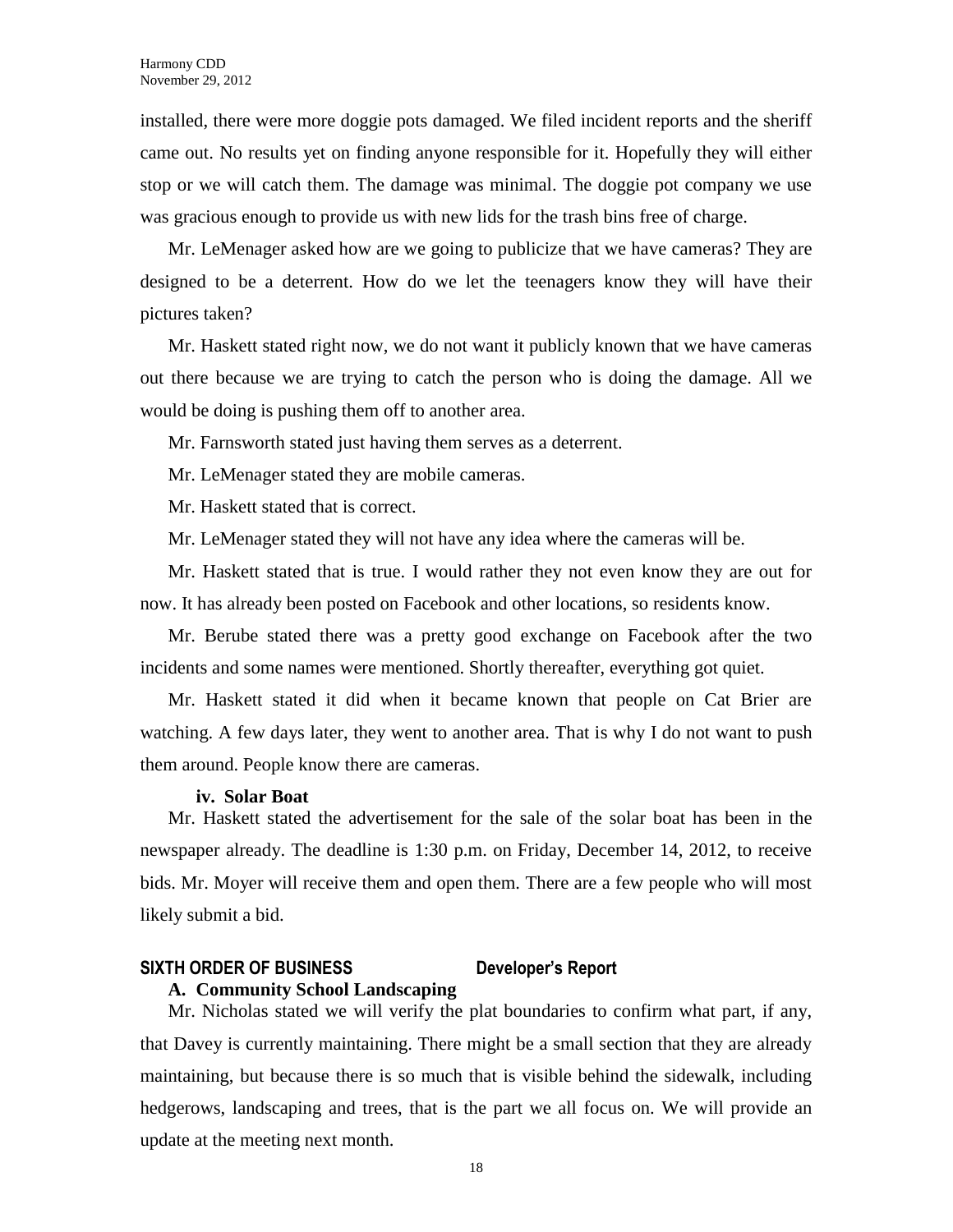#### **B. Lakeshore Park Improvements**

Mr. Nicholas stated we were all very excited when this program was initiated, but we are more excited now since we are seeing progress and construction has started. The contractors that were selected are doing a fine job. Most of the concrete has been poured around the pond itself. We had to make some field adjustments. We looked at elevations to make sure the transitions are appropriate from high spots to low spots. The team has done a good job just making sure that we are going to have a really good finished product for the community. It is moving right along. The concrete is about 85% complete, and the tie-ins are left to complete. The bridges across the small pond are done, and the boardwalk to the west is under construction now.

Mr. Berube stated it is surprising how many people are already using the facilities even though they are not complete. I was there last Saturday, and I could see that clearly. People are walking across the bridge and walking on the concrete. Obviously, they have taken notice and are liking it. I also want to compliment whoever thought of the missing piece of sidewalk over by the swings. Someone thought to cut that in and pour some sidewalk in that area.

Mr. Nicholas stated it has become part of this project, and the contractor picked that out and were able to fit it into the scope of the rest of their work. One thing the Board will need to discuss over time is the no fishing provision on Long Pond. You will have an attraction for kids and adults who are carrying fishing rods and tackle. I think the natural impulse will be to throw a line in the water.

Mr. LeMenager stated with all due respect, it is an HOA issue, do keep that in mind. The HOA rules prohibit residents from fishing in ponds. That was the conundrum we had before, which was that outsiders were allowed to fish in our ponds, but residents are not.

Ms. Kassel stated the CDD Board created a policy for no fishing in CDD-owned ponds.

Mr. LeMenager stated I am not disagreeing with you in the slightest, but I am saying the whole thing comes down to the HOA. If you want to allow fishing off the bridges, which I think we should, then the HOA needs to change its rules.

Ms. Kassel stated I do not think we are looking to allow fishing on the bridges.

Mr. LeMenager stated that is what Mr. Nicholas is suggesting.

Mr. Nicholas stated no, I am not suggesting you do or do not permit fishing. I think the Board has taken the position that there is no fishing in the retention ponds, and this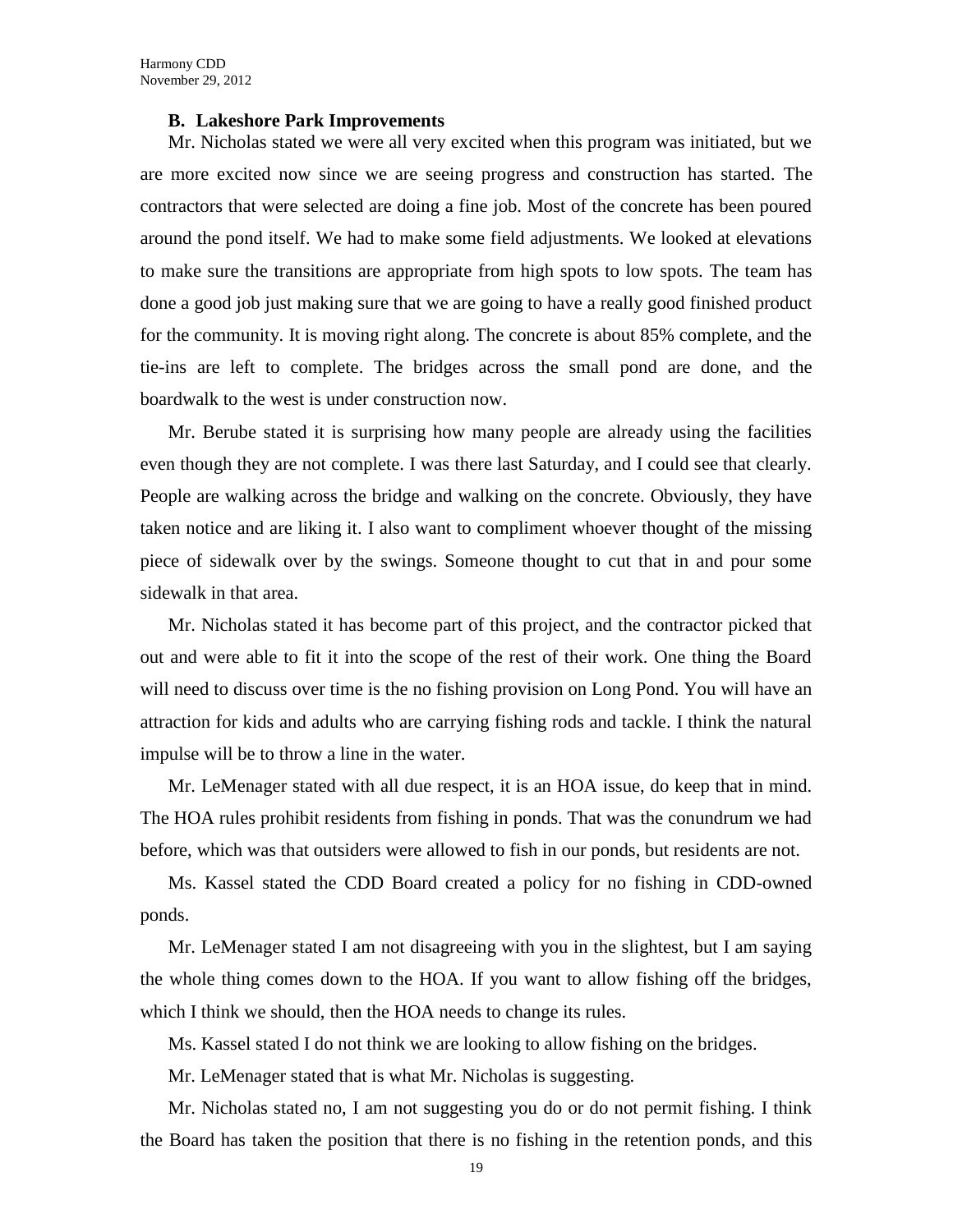happens to be one of them. We are intentionally drawing more traffic into those areas. There are fishing piers extending out under the boardwalks into Buck Lake, which is ultimately where we want people to fish. It is an unintended consequence of this very nice, new amenity.

Mr. LeMenager stated I have already seen kids fishing off the bridge.

Mr. Nicholas stated I am not raising this point for you to take any action, but I am saying you should look at that and continue to monitor it. The Board has a policy on fishing in the ponds, and you should take a holistic look at it over time and as these improvements get used more often.

Mr. Berube stated I think our bottom line with fishing in the ponds was the safety aspect of people falling into the ponds. Our bridges have been fairly well designed. They look pretty stout and pretty safe to me. I think the safety issues disappears when fishing off the bridges.

Ms. Kassel stated I disagree. If they can fish off the bridge, then why can they not fish at the edge of the pond?

Mr. Berube stated we will see what happens as these improvements are completed and as there is more traffic. We will see what the demand is.

Mr. Walls stated I want to compliment Mr. Nicholas and his team on the design and execution of the construction. It looks really nice out there. As Mr. Berube said, it has already started to attract people. Even as they were preparing the area to get ready to pour the sidewalk, I saw a lot of people out walking around and checking it out. As everything gets constructed, there will be a lot of people walking dogs or walking with their kids. I think it will be a great addition to the community. I think you are right that fishing is something to look at in the future. We are building that one dock or boardwalk specifically for people to really be able to fish. We will have to look at that and see what happens. We have kids who are going around and vandalizing things. If they had a fishing pole in their hands and were fishing somewhere, they probably would not be destroying property. We can discuss that in the future.

### **SIXTH ORDER OF BUSINESS District Manager's Report**

#### **A. Financial Statements**

Mr. Moyer reviewed the financial statements as included in the agenda package and available for public review in the District Office during normal business hours.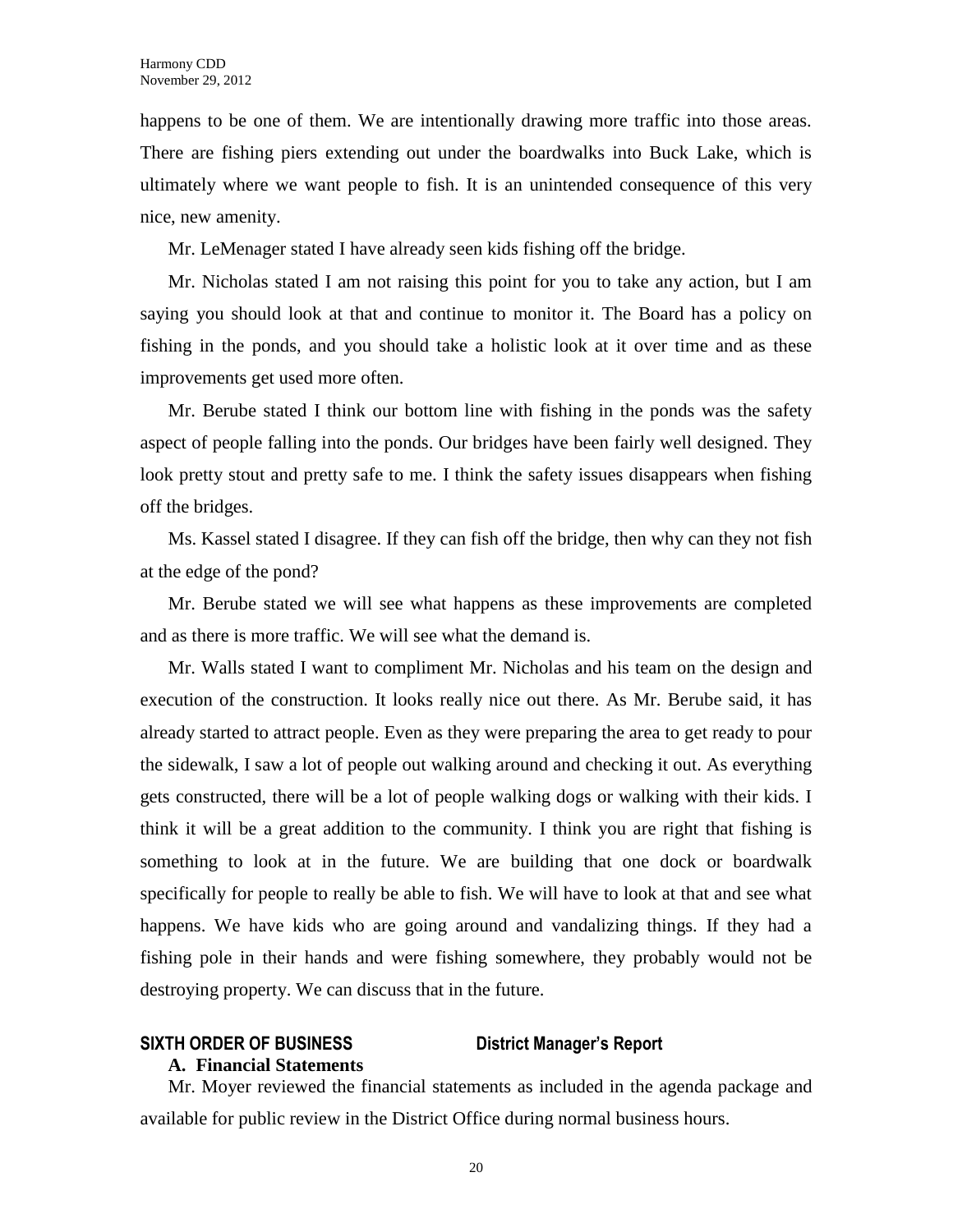Mr. Moyer stated our fiscal year started on October 1 and concludes on September 30, so the financial statements show one month's activity for this fiscal year. There have not been any special assessments collected by the tax collector, which is to be expected. That is the normal routine. We will start receiving money from the tax collector in early to mid-December. Generally we receive a significant part of our assessment levy in December and early January, so our revenues include what the CDD collects in special assessments, which is on budget. On the expenditure side, we are \$1,600 under budget for administrative expenses, \$2,944 under budget for field management, \$4,500 under budget for landscaping, \$4,500 under budget for utilities, and \$485 under budget for operation and maintenance. As it relates to our proration of the budget, we are under budget by \$14,197 through October.

#### **B. Invoice Approval #151 and Check Run Summary**

Mr. Moyer reviewed the invoices and check summary, which are included in the agenda package and available for public review in the District Office during normal business hours, and requested approval.

Ms. Kassel stated on the invoice approval for Severn Trent, there is a credit for \$2,571.86, but in the supporting paperwork, there was a much bigger credit for September and October for Mr. Thomas Belieff that is not reflected in this other number.

Mr. Moyer stated September was the end of the last fiscal year, so that would not have appeared in this fiscal year's cycle.

Ms. Kassel stated but we did not receive a credit for it then.

Mr. Moyer stated I think we are squared away with the credits for Mr. Belieff. I think the notes to the financial statements address that.

Mr. Berube stated this has become a real problem. Mr. Moyer and I have had a number of exchanges over the last several weeks regarding how they carry this forward. Our employee human resources package has now become a fixed-rate contract with Severn Trent, and I do not think we ever anticipated that, but that is the way it is being handled. We are simply being billed a fixed monthly figure every single month. It has been \$9,397.16 every month. On October 1, that figure was adjusted upward by 3.5% to \$9,726.06. We are paying this fee to Severn Trent every month, and obviously one office of Severn Trent does not know what the other is doing because Mr. Belieff was no longer our employee on September 2, but yet our \$9,397.16 was billed for September and October. Mr. Belieff was not even here, but yet they expected us to pay what they billed.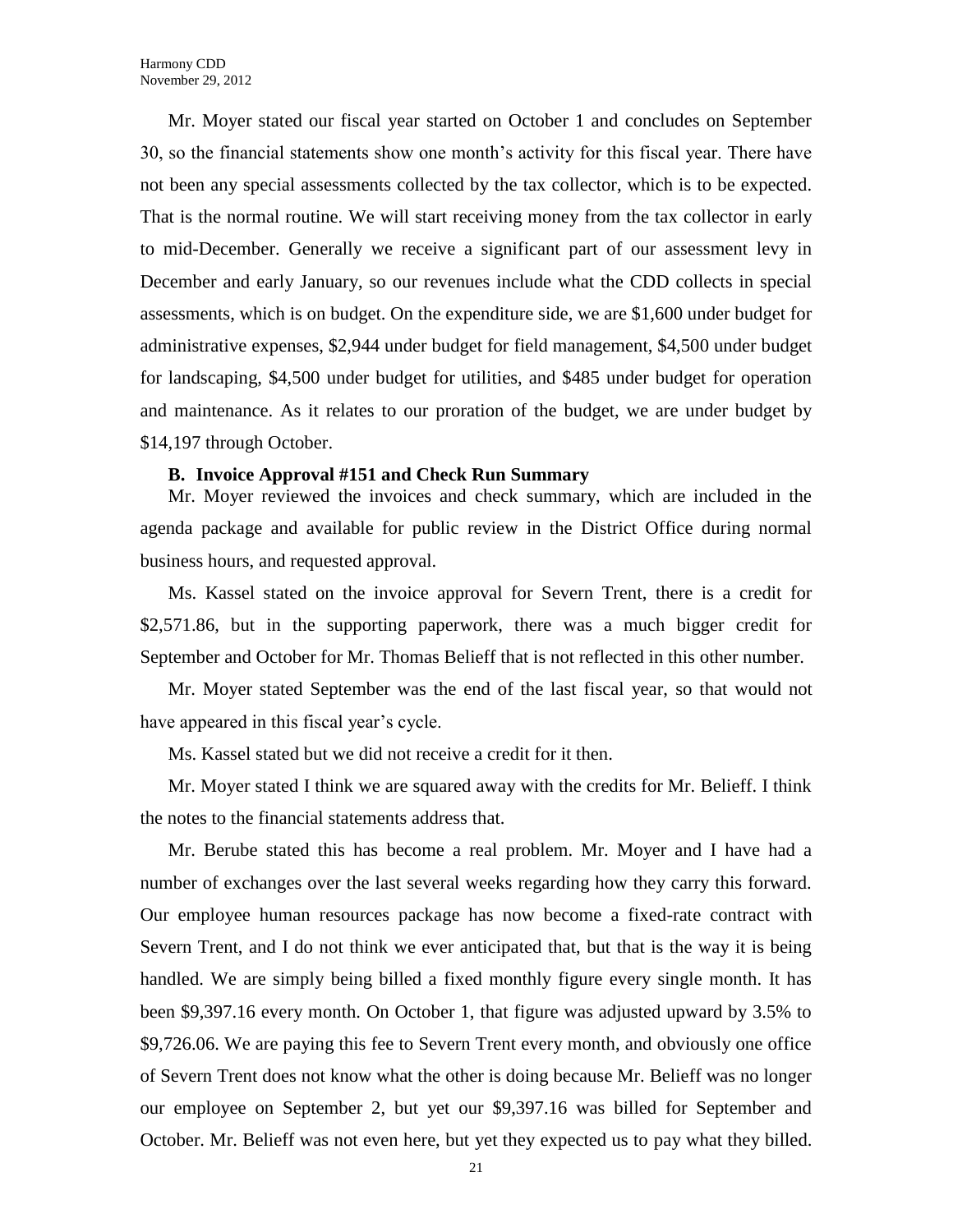Also on October 1, they will raise their fees 3.5% and the anticipation of the 3.5% was to provide raises to the employees. My understanding on how they receive their raises is it will not happen until they meet their anniversary date. So Severn Trent will be collecting an extra 3.5% every month. If an employee's anniversary date is not until 11 months from now, that 3.5% increase that they were supposed to have received is kept by Severn Trent and not paid to the staff. I have been asking for documentation of how they get to this number of \$9,397.16 every month. We carry out our budget down to a line-item detail of \$175, but yet we are giving Severn Trent \$100,000 annually with virtually no documentation. When you ask the questions, which I have by email exchanges, every time I ask how they got to this situation, the numbers change. Now, they said the latest is they think they owe us another \$200 and they will apply it in November. I do not know how we got into a fixed-rate contract with Severn Trent. The problem with this is, if a staff member takes a day off, we are paying for it. Severn Trent just keeps the money. I am sure our employees have taken days off, but over the last ten months, we have paid \$9,397.16 each month for days on and days off. Overtime is a separate line item. It is very, very difficult to receive documentation. I have some concerns with this. The bigger concern is that I thought Severn Trent was doing this as a pass-through. Apparently, they are not.

Mr. Moyer stated I think they add an overhead component, so I do not think it is a dollar-for-dollar pass-through. I have no argument with Mr. Berube whatsoever. I think we need to clarify what we want from Severn Trent. This is their standard protocol. When you hire a contractor, such as Davey Tree, you do not go in and say that this particular employee earns \$12 per hour and we are going to pay Davey Tree \$12 per hour. I am not saying they are looking at this correctly. I am saying that you are looking at it that it was supposed to be a pass-through, and they are looking at it that they are bringing employees into Severn Trent as part of a master contract and they are doing it on a fixed fee. I need to get them to understand what the Board wants, and they are certainly entitled to receive some sort of overhead. It will not be dollar-for-dollar. There is just too much liability for employees to have a dollar-for-dollar fee.

Mr. Berube stated I am not arguing that point, but I do not think we knew that. I agree with you that they should receive something for overhead, and if it is 3%, that is fine. They need to tell us. We have three employees. One makes \$15 per hour, one makes \$12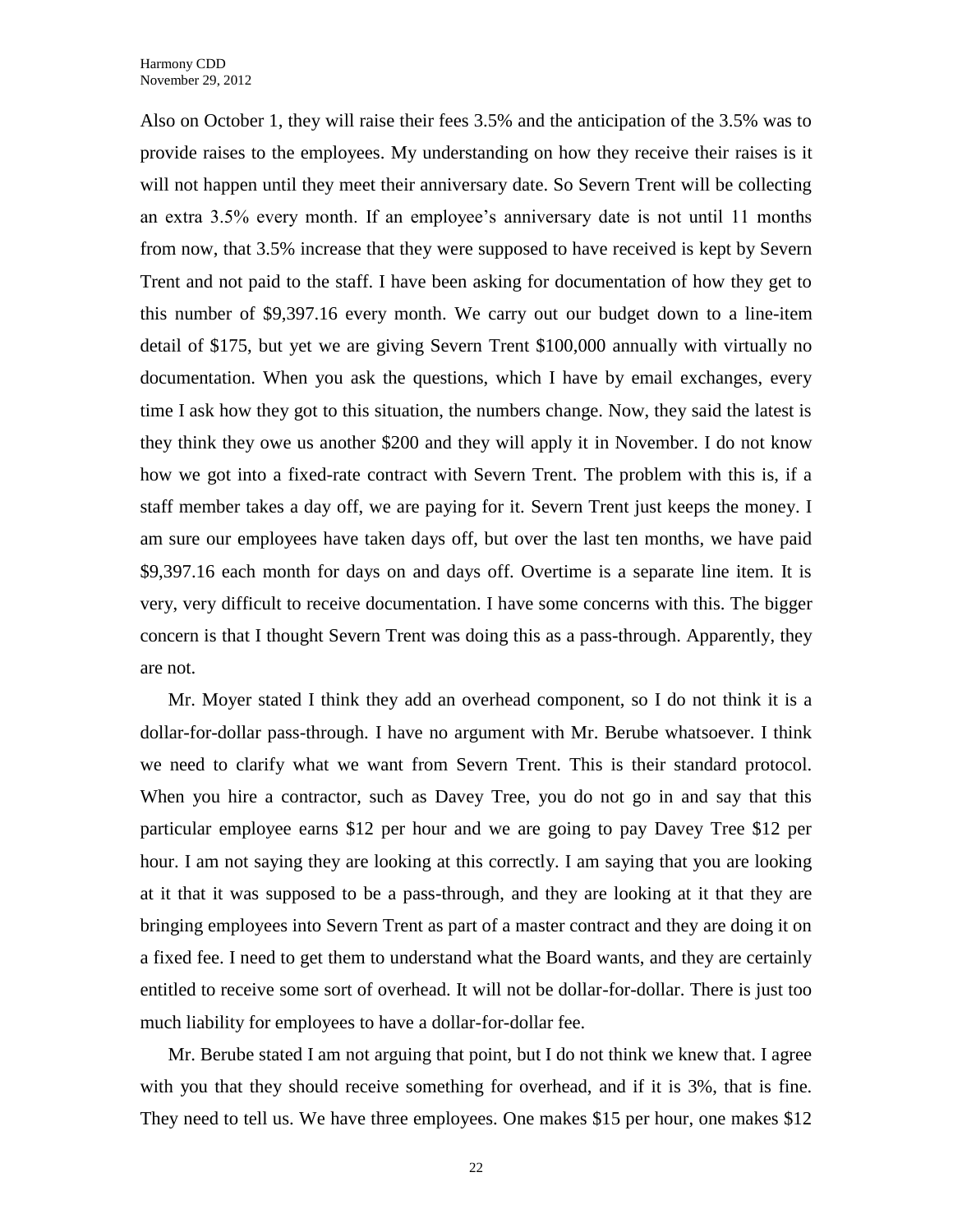per hour, and one makes \$10 per hour. They work 40 hours per week. Their benefits cost, whatever that is, will be a multiplier on top of their salary.

Mr. Moyer stated that is correct.

Mr. Berube stated now the cost per hour is about \$17, \$14 and \$12, and they work 40 hours per week. This month's bill is x, times our multiplier, and that is what we are supposed to pay. That is not where we are at right now.

Mr. Moyer stated I will try to get that clarified for you. I think the formula is pretty simple: direct hourly rates times 1.28. The 28% covers FICA, health insurance, and those kinds of costs, which are a direct pass-through. Then on top of that, they are adding some percent.

Mr. Berube stated that is fine.

Mr. Farnsworth stated not all companies will give you access to individual pay scales of employees that they have assigned to your tasks. They will not give you that kind of information.

Mr. Berube stated I understand, but the difference here is, these employees are approved by this Board, and we set how much they are going to be paid.

Mr. Farnsworth asked the individual employees?

Mr. Berube stated yes, our field employees. We set the pay scales, and we tell that to Severn Trent. We tell them when one is hired, what he is to be paid and when he gets a raise. It is a little different. Severn Trent is the legal employer and they handle the human resources, but the employees work at this Board's behest.

Mr. Moyer stated even that is a problem.

Mr. LeMenager stated I am not in agreement with what Mr. Berube just said.

Mr. Berube stated if we did not pay Severn Trent the money, then these employees would not have a job.

Mr. LeMenager stated I appreciate that, but the employees do not work at our behest. They can only work legally for Mr. Moyer. This Board is a policy-making body. We are not a management body, so keep that in mind. I will ask Mr. Qualls to confirm if that is correct.

Mr. Qualls stated the Statute says that the District shall have a District Manager who shall manage the works of the District. We have advised consistently that it is the District Manager who should be handling this particular function. What I hear the District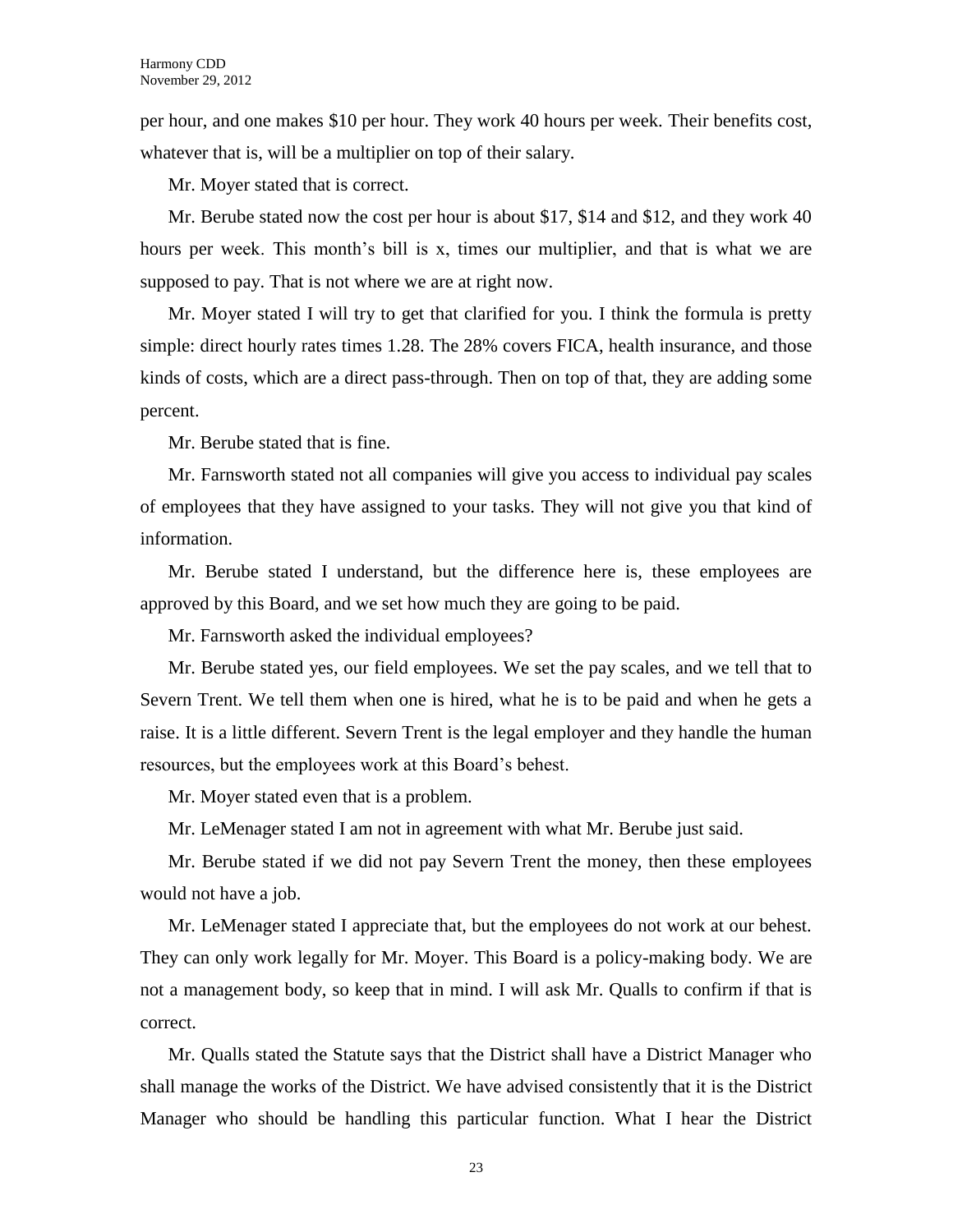Manager saying as far as Severn Trent's role is correct, but there needs to be an understanding that since you pay the District Manager, what that encompasses and how that works and what it costs.

Mr. LeMenager stated where I am in agreement with Mr. Berube is that it is a bit of a surprise to me, as well. I never thought of it that way, either. I thought that we had employees and Severn Trent is running it through payroll and then billing us each month.

Mr. Moyer stated I probably am the most guilty in this. Back when I had my company, that is exactly what we would do. It is not that big of a deal, frankly, to hire someone, agree on the wage, I paid them through my company, and I was reimbursed from the District. With a bigger company, that is not exactly an easy thing to do. They have categories of employees, and they employ 3,000 or 4,000 people. They have certain categories, and they have rates within those categories. Everyone we want to hire for this District has to be forced into one of those categories. Sometimes that does not align with what we want to do. Mr. Haskett and I have both had trouble with that. But that is a big company system. Sometimes we have difficulty getting the type of raises that this Board wants, because that is not their company policy. Sometimes the company does not give 3.5% raises. Sometimes the company does not give their employees anything. Yet they have to view those employees as company employees and not as District employees. It is very awkward. It is really the worst of all situations. In its simplest form, it works wonderfully. If it were my company, Mr. Haskett would provide some direction in the field but it would still be my employee. I would pay him what you tell me to pay him, and you pay me back. That just does not fit with a big company. Can I get them there? I do not know if I can. Mr. Farnsworth brings up a good point, and I am not even sure they are going to give you the information you want because they are Severn Trent's employees and they may have restrictions on that. I think the best I am going to be able to do for you is at least on an annual basis to audit what you are looking for is for them to show the hourly rate paid to the employees, how much was for benefits, how much was spent as Severn Trent on these employees—maybe not on a per-employee basis but on a per-category basis—and then look at what the District was actually billed by Severn Trent. If there is a discrepancy, then we can go back to them and say they need to explain the discrepancy. I would be surprised if they provide that information on a monthly basis.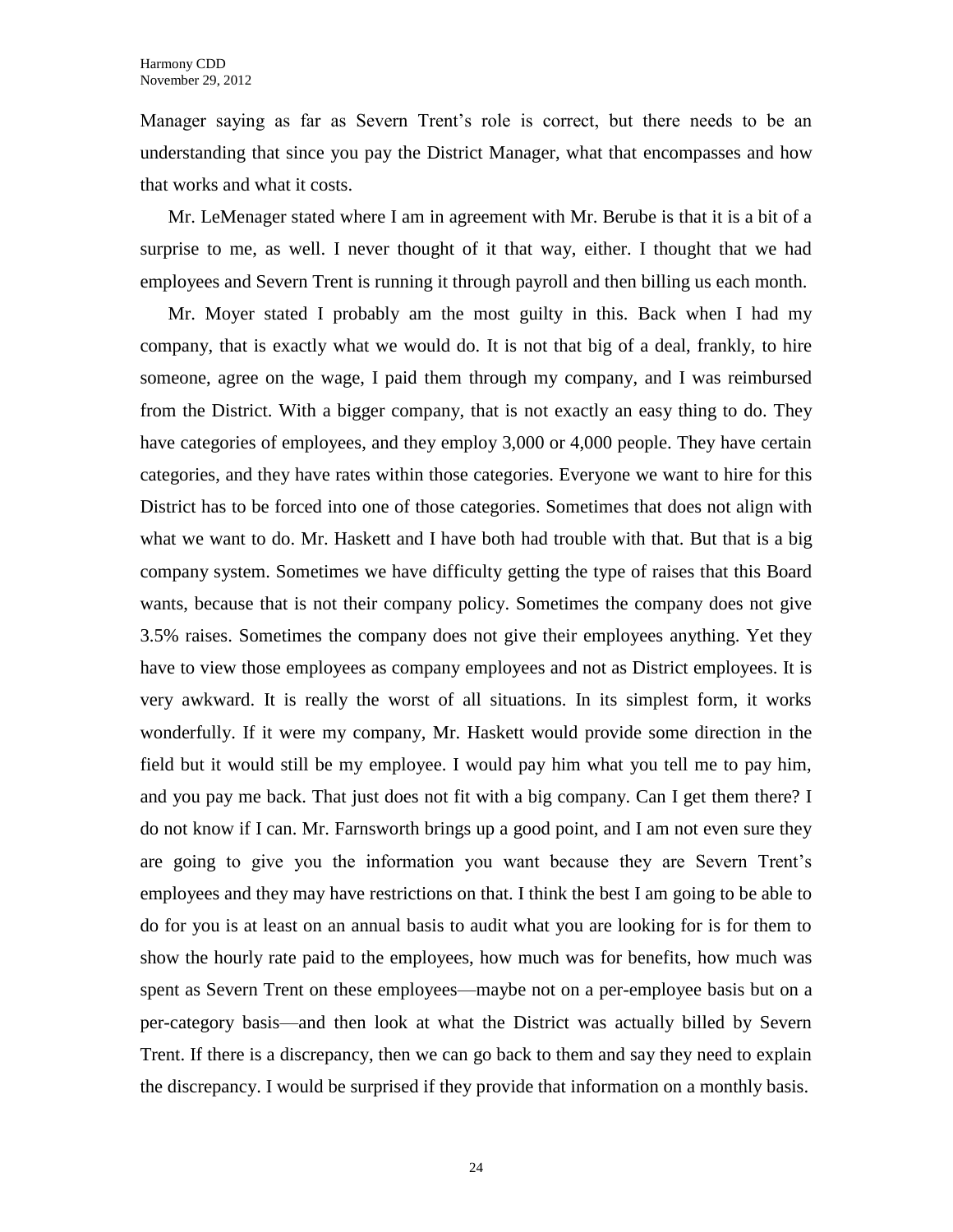Mr. Walls stated personally, I would be fine if you just had the hourly rate for the employees including benefits that we pay to Severn Trent for everything for this employee. I do not care what you pay or what Severn Trent pays them or what benefits they get. I just want to know the hourly rate that we pay to Severn Trent for this employee. If they can show something like that, I am fine with it. I do not think anyone wants to get into the details of how much we are paying the staff hourly and those kinds of details.

Mr. Moyer stated it is different, and I agree with you. I will do my best to provide something that makes sense in the final analysis. I know for a fact that Mr. Berube, Mr. Haskett, Mr. Golgowski and all of us look at these as Harmony employees. We want to treat them well, which is why we have a 3.5% increase. If we were budgeting for a Severn Trent employee, maybe we would not give them a 3.5% raise, but we want that 3.5% to go to these employees that are Harmony employees.

Mr. Walls stated I agree, but they can come to us and show the hourly rate for this year, which includes the raise, showing the total of benefits and overhead, how much we pay for that employee. Who is approving the amounts that we pay now? Initially, who approved what we are paying for Mr. Druckenmiller?

Mr. Berube stated we do.

Mr. Walls asked but for Severn Trent and their total amount? I never saw an agreement that said how much we are going to pay Severn Trent for Mr. Druckenmiller's services. I see the total on the invoice, though.

Mr. Berube stated the way we did it was we decided on an hourly rate, and it changed because he took on the irrigation monitoring and repairs. There was always a multiplier when it was calculated in the budget, and I recall 23% or 33% to cover the miscellaneous benefits and other things.

Mr. Walls stated if they showed that to us on an annual basis or whenever changes are made to that agreement with that employee that changes the total cost for that employee, I would be fine with it, as long as we are in the loop and know what is going on in terms of how they are paying the employees and how much the cost actually is to us. I want to make sure we are getting what we are paying for.

Mr. Berube stated that is the bottom line. This is the public's money. We have been paying this \$9,397.16 each month for the past ten months. Prior to then, it was a different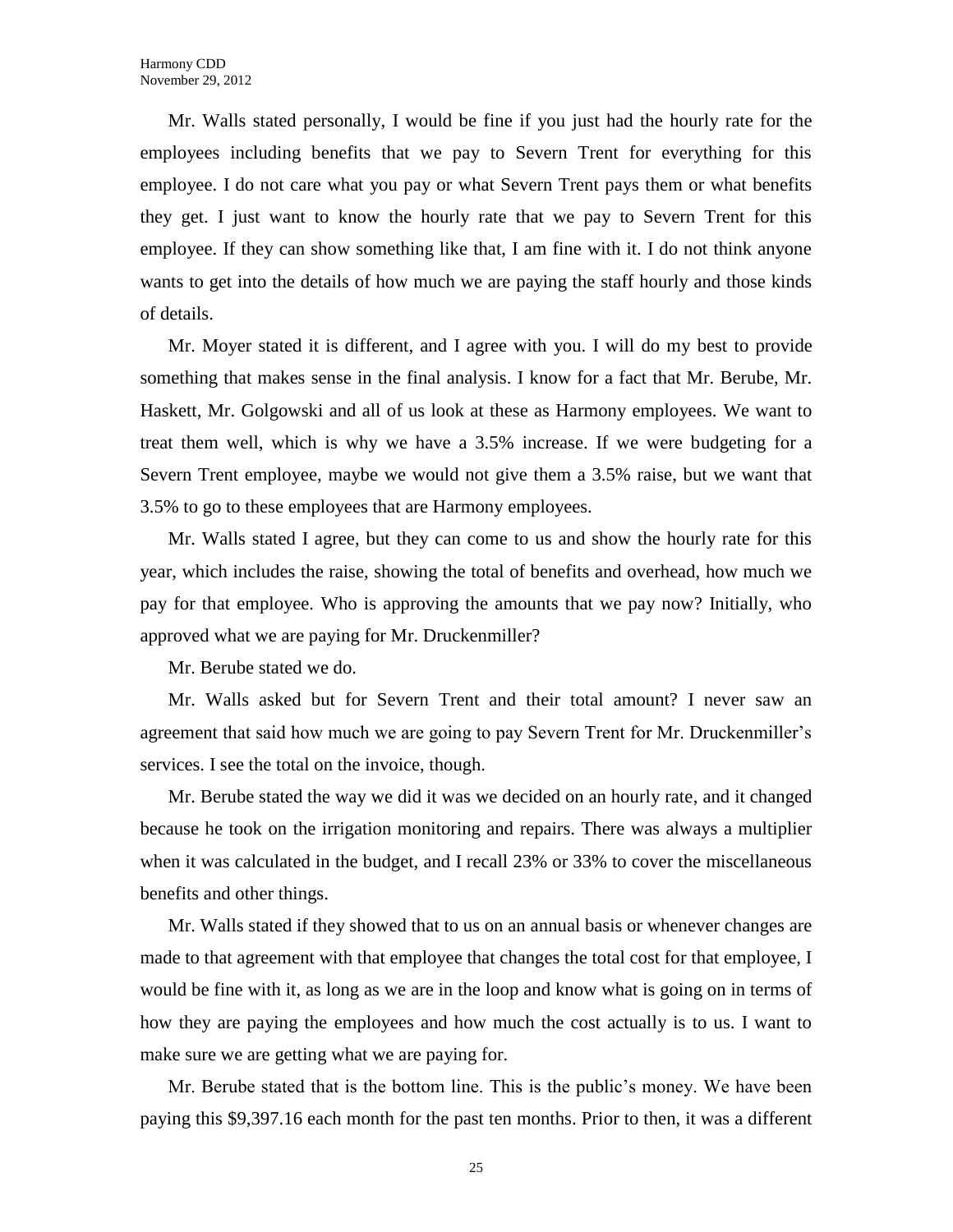amount. Now effective October 1, the contract increases. We put in a 3.5% boost in there, and Severn Trent will clip that right away. We need to remember the reason this all started is because Mr. Belieff was no longer an employee and Severn Trent did not remove him from this monthly fee. The question becomes, if no one had said anything and we did not hire someone for six months, would we have paid Mr. Belieff's salary for another six months? I think the bottom line answer is that we probably would have. Granted, Severn Trent would probably have credited it back, as they are doing now. What concerns me is everything we have gone back to them in this email exchange, the numbers keep changing. They do not even figure out that there are 52 weeks in a year. When they make their calculation, they are using 12 months times four weeks, which is why the numbers are always off because there are 52 weeks in a year and they are working on a 48-week basis. I have a real concern with their ability to document things. Every time we have asked, the documentation gets blown up. Last month Mr. Walls asked about the resident who was quoted two different numbers for his assessment payoff, and we do not know who is right and who is wrong.

Mr. Farnsworth stated using 48 weeks is fairly standard and allows for the holidays and so forth.

Mr. Berube stated to figure out these credits, when I challenged them a little bit, they took a fixed yearly rate, divided by 12 months and worked it out by the week, which does not necessarily add up.

Mr. Moyer stated you are absolutely right. It is an accounting 1 type of a person who is doing this analysis, not recognizing that there are 26 pay periods and doing it on a 48 week basis instead of 52-week basis. Those numbers will not add up.

Mr. Berube stated it does not add up, as you have seen. The email exchange is stunning every time you ask how they arrived at a number. There is a picture of an email with an adding machine tape photocopied onto it saying this is how they got to the number. I think it might be time to look at a separate payroll service. There are some available.

Mr. Moyer stated I am with you 100%, and this is something we discussed even having Severn Trent act like a payroll service. Frankly, I prefer using a separate payroll service if we go in that direction. The problem is where you are going to get benefits for the employees.

26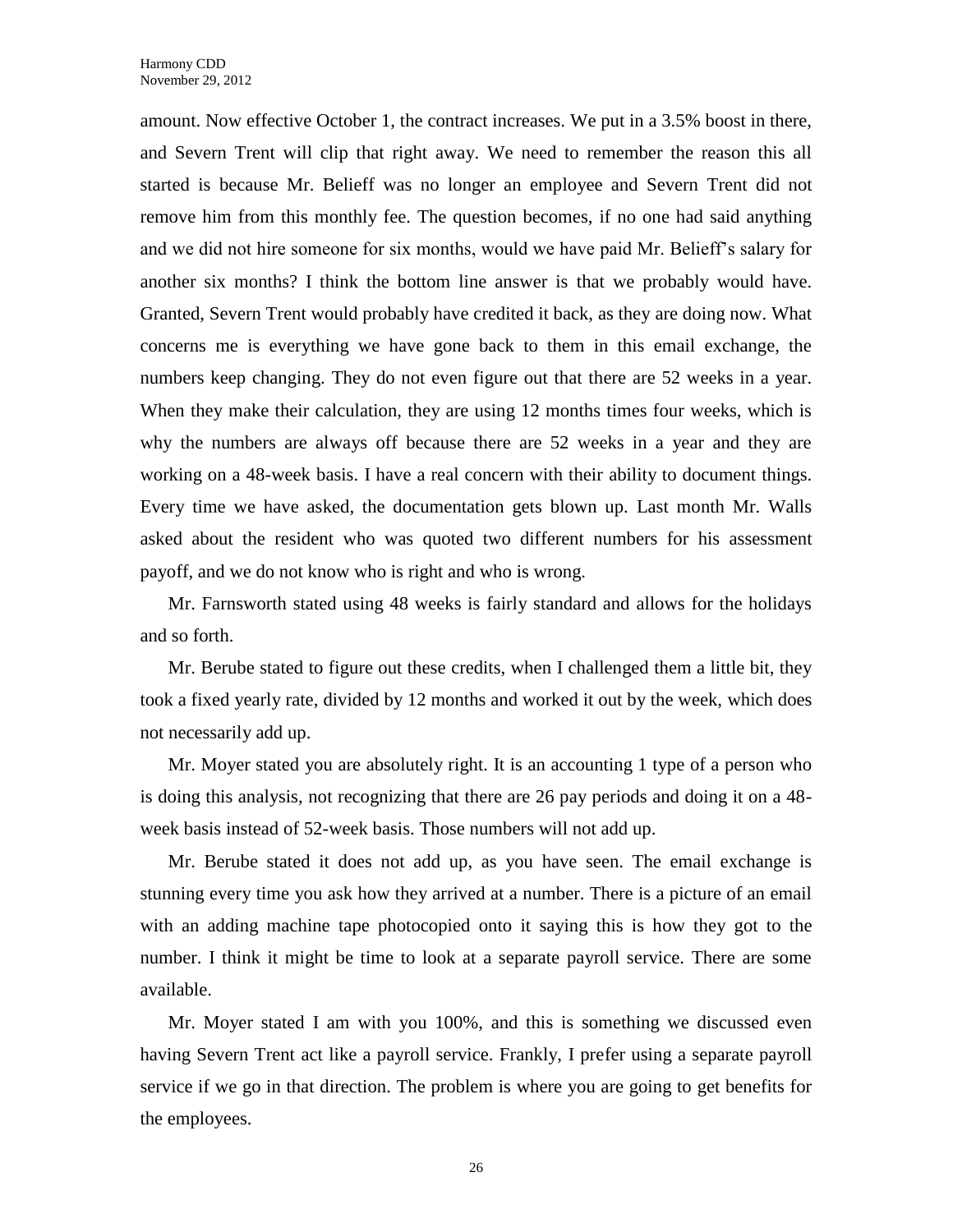Mr. Berube stated I researched payroll companies this morning, and several companies came up as providing payroll services, benefits, workman's compensation, and so forth. One was Southeastern Personnel Services, and they had a nice website and indicated they could handle all these issues. It comes down to cost. We do not even know what we are paying Severn Trent at this point for handling this for us. Before we even investigate using another company and figuring out how much that might cost, we need to know from Severn Trent how much they are charging us.

Mr. Moyer stated I can get that information. it was all done by formula, and I provided what I thought the formula was. Let me get that confirmed and we can discuss this further next month. The nice thing about Severn Trent is, they may have difficulties in doing some things, but once they get through the process and if they need to true it up and make adjustments, they will do that.

Mr. Berube stated I understand that, but we should not have to be analyzing everything. There is a whole package of numbers that they provide every month that we put a lot of faith in. We have our financial statements audited every year, and those auditors just audit the numbers that Severn Trent provides. That is what the audit says.

Mr. Moyer stated that is correct.

Mr. Berube asked if a real forensic audit was performed, what might that turn up? I do not know.

Mr. Moyer stated keep in mind that part of the audit process is to look at whether or not the system has sufficient checks and balances. I am not concerned on a forensic audit because all the invoices are coded and approved by field people who have direct knowledge of the service. I approve the engineering and legal invoices because I have direct knowledge of those services. I know we are struggling with the personnel issue, but I do not have any real concerns about a significant amount of our budget being misallocated. It cannot happen.

Mr. Berube stated it all seems to work quite well, but when we pick on these issues that come up, there never is a really clear answer.

Mr. Moyer stated we are trying to custom make a car in a Ford manufacturing process line, and it is going to be a struggle. We just have to keep working through it. I appreciate you digging through all of this. I have absolutely no problem with this. I think Severn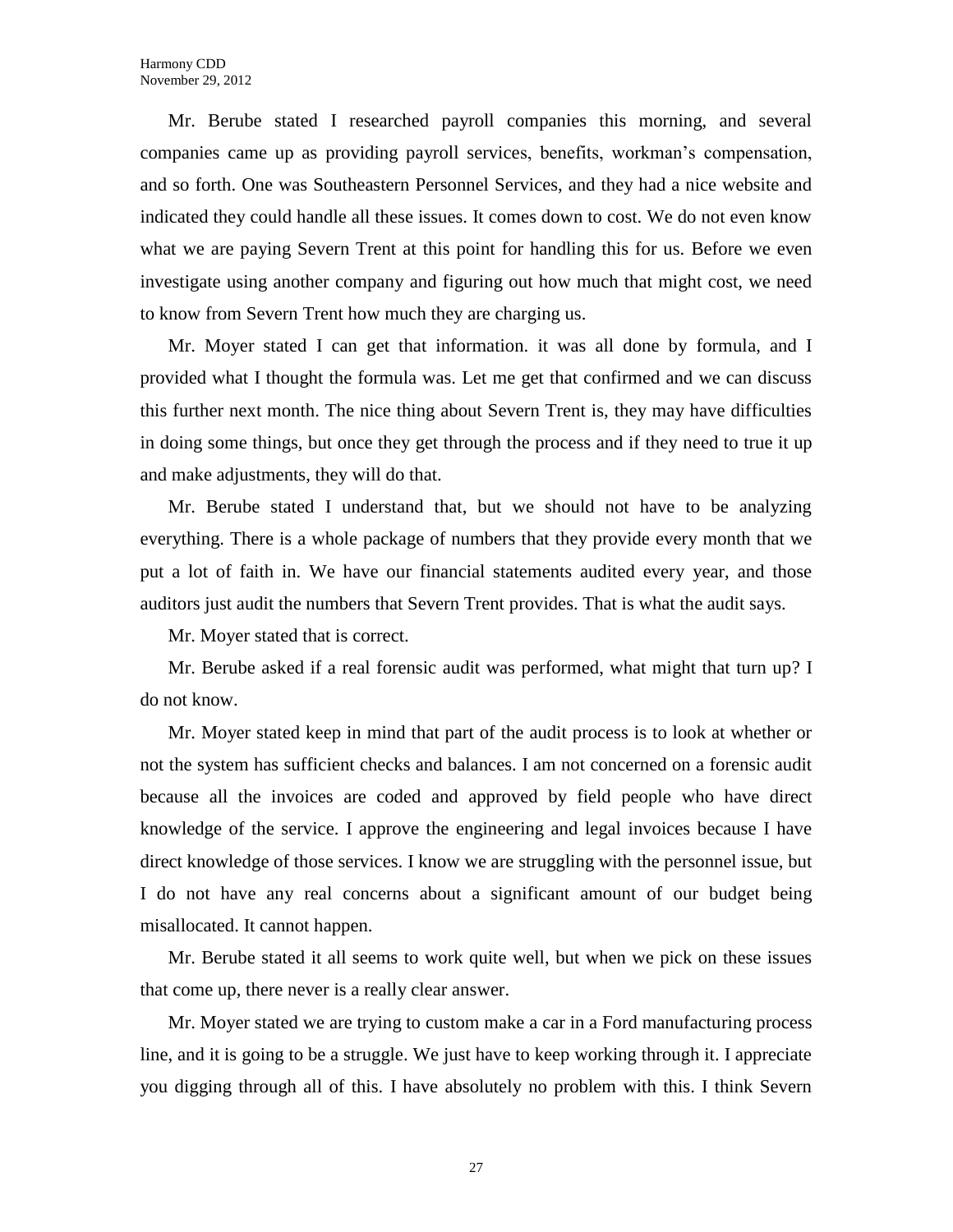Trent wants to do the right thing, but this does not fit in with their big business model on the way they run things.

Mr. Berube asked can someone in Mr. Moyer's office, not Severn Trent, see about finding a comparison of an outside human resource services company. Ms. Brenda Burgess does a good job with these kinds of things.

Mr. Moyer stated yes, she does. We will look into it.

Mr. Berube asked along those same lines, has Mr. Haskett received any approvals from Severn Trent about a third employee? Has that moved anywhere?

Mr. Haskett stated no.

Mr. Berube stated this is the next thing. We are burying Mr. Haskett with boat reservations and everything else, and we need to get approval from Severn Trent to transfer the hiring of another employee to be done locally, as we have done before. Can you speed that up? We are going into the third month.

Mr. Moyer stated yes, I think we are fine to proceed in that manner. There is a long story on that, which is interesting.

Mr. LeMenager stated we hear that it is an ongoing issue and it is a revolving record. There is a skip there, and we keep skipping to the same point. I quite like Mr. Berube's idea of going to a specialist firm that just hires and manages employees. Clearly, Severn Trent is not in that business. They are in the business of doing all the right things to keep CDDs legal, which is fine, as well as HOAs and all the other things they manage, but clearly they are incompetent at actually putting things together and getting employees hired at this level. If it takes three months to provide a piece of paper to Coral Springs to fill a job here in Harmony, I am guessing we can find a company right here in Orlando that would respond to us very well.

Mr. Moyer stated it is not a criticism of Severn Trent, other than the fact that what we want them to do, does not fit with their basic business model.

Mr. LeMenager stated that is fine, then we will find someone who can do what we want them to do.

Mr. Moyer stated Severn Trent's core business is running utility plants. It is just like Davey Tree. They come in and are responsible for the operation of a system. Their number of employees is based on the bottom line, compliance, and their expertise. Utility plants need five employees and if one of them leaves and they are left with four, they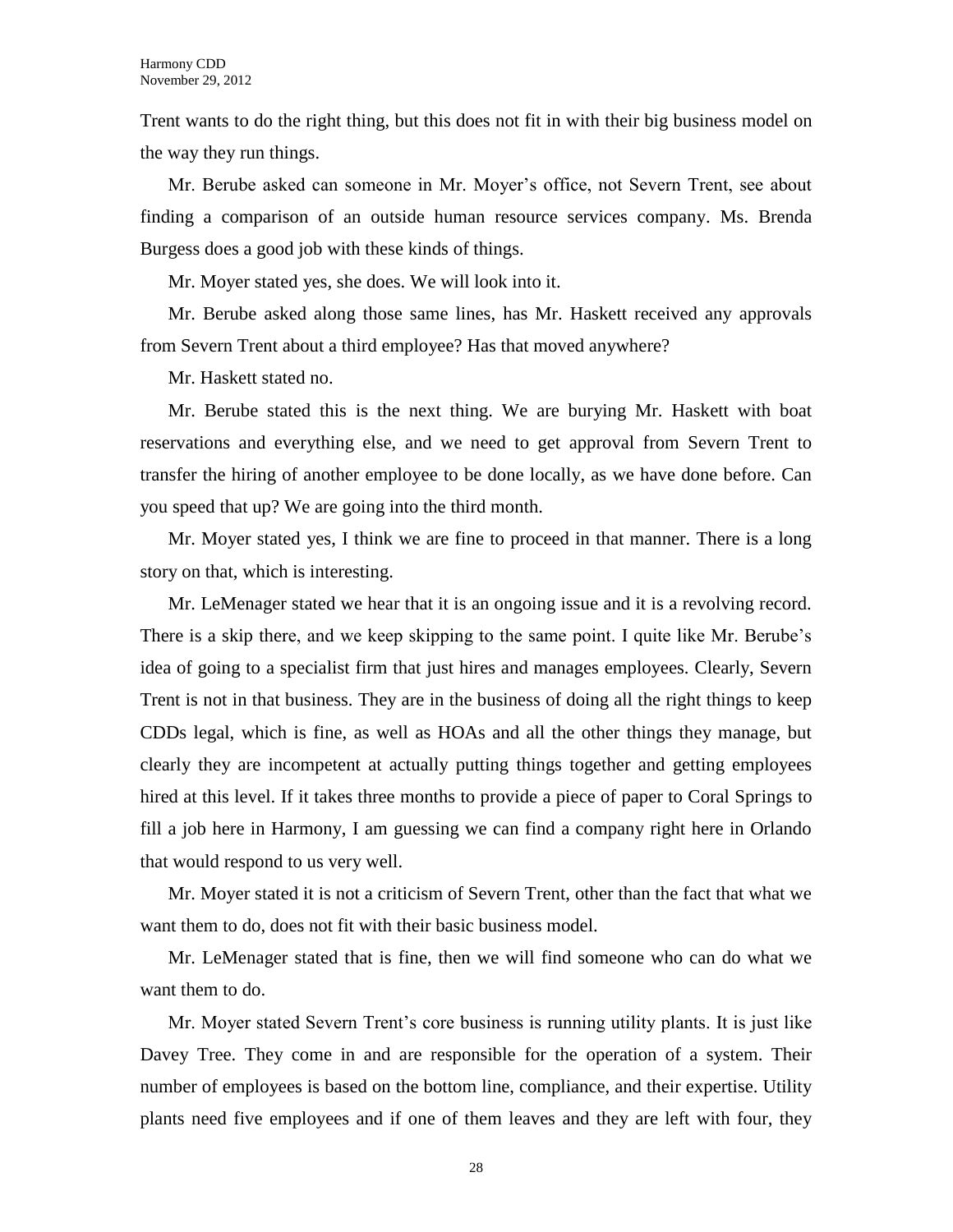send someone in on a part-time basis to make that all work. The client never gets to that level of saying that they are not going to pay because one of the employees left. That is why these are viewed as fixed-fee contracts. They get paid one-twelfth of their contract each month. That is Severn Trent's model, and frankly they are struggling trying to figure out how to make this thing work. The better fit is what you are suggesting, and that will be a better fit than what we currently have.

Ms. Kassel stated I think this issue has been thoroughly discussed and we should move on.

Mr. Berube stated the OUC deposits have disappeared from the OUC bills. The last I read, they were going to be credited in fiscal year 2013. I do not think we have seen the credit yet. The deposit line has disappeared from the bill, so where did it go?

Mr. Moyer stated I will confirm if we received that credit.

Mr. Berube stated it does not appear to be credited yet in the financials.

Mr. LeMenager stated there is an invoice from David Dalton dba Damaged Tree Replacement. Is that the insurance claim we are trying to get back from the vehicle owner's insurance company?

Ms. Kassel stated no, that is something they were going to pay us directly. I was going to ask under Supervisor Requests if we have received payment.

Mr. Berube stated David Dalton is Triple Palm Landscape.

Mr. Haskett stated David Dalton replaced the street tree on Five Oaks Drive, which is what the invoice represents. We did receive payment from the vehicle owner for that damage.

Ms. Kassel asked was that for both the work by David Dalton and by Davey Tree?

Mr. Haskett stated yes.

Mr. LeMenager asked where is that reflected? That was my understanding of what we were going to do.

Mr. Haskett stated it may not be reflected in these financial statements since they paid just recently.

Mr. LeMenager asked but we are being reimbursed?

Mr. Haskett stated yes.

Mr. Walls asked is staff still looking into the discrepancy between the two paydown amounts?

29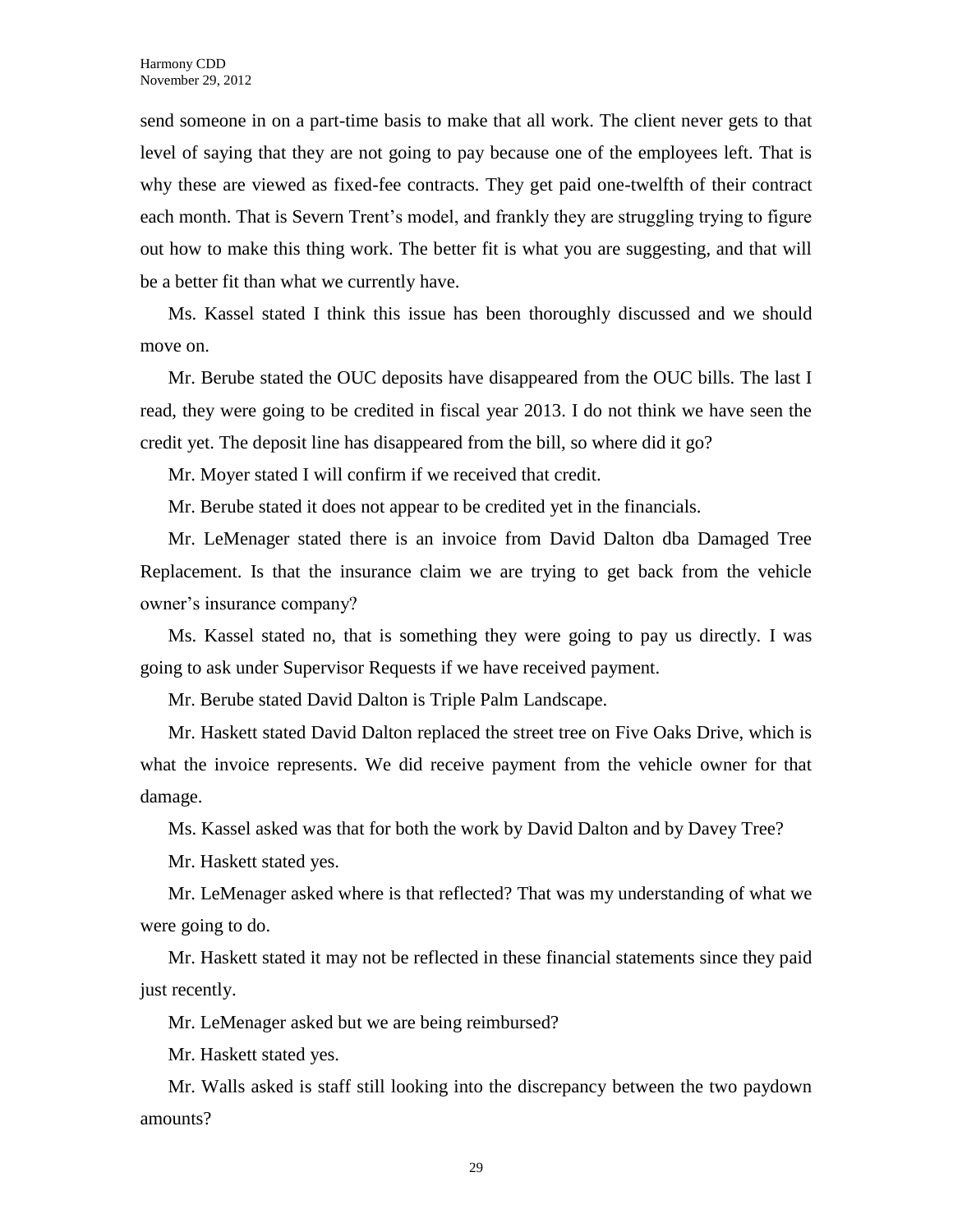Mr. Moyer stated I will provide a report on that.

On MOTION by Mr. Walls, seconded by Ms. Kassel, with all in favor, unanimous approval was given to the invoices, as presented.

#### **C. Public Comments/Communication Log**

Mr. Moyer reviewed the complaint log as contained in the agenda package and available for public review in the District Office during normal business hours.

### **D. Website Statistics**

Mr. Moyer reviewed the website statistics as contained in the agenda package and available for public review in the District Office during normal business hours.

### **EIGHTH ORDER OF BUSINESS Staff Reports**

#### **A. Attorney**

Mr. Qualls stated as was already mentioned for the tree trimming, that was completed about 24 hours after the last meeting. The other item was to look into whether or not the District could give a reward for someone who reported a person who vandalized or did graffiti on District property that leads to an arrest and prosecution. I researched that, mostly through Google since there is not a lot in Florida law regarding this issue. Interestingly enough, I have not seen where other governments have done something like this; it is not common in the State of Florida. I did see in San Francisco that there was a combined effort among law enforcement, the State Attorney, and local government to grant a reward and there was an application made out. There is precedent, and that is the basis of my answer. If you want to move in this direction, pursuant to Chapter 190, Florida Statutes, there is a catch-all provision for your powers, which is anything that is proper or necessary and so forth. I hesitate to use that provision to say you have the authority, but what you are doing makes sense. Practically speaking, the only way it will ultimately work is if you have some participation from law enforcement and from the State Attorney's office so that everyone is on the same page and the sheriff will come out and investigate and so the State Attorney is comfortable with prosecution. If you want to move forward, I think we can get it done, and I think you will want to work with the other entities that will play a role in the process, just to get their participation up front, which I think will make everything easier later.

Mr. Walls stated most of the time there is a conviction stipulation on the reward notice.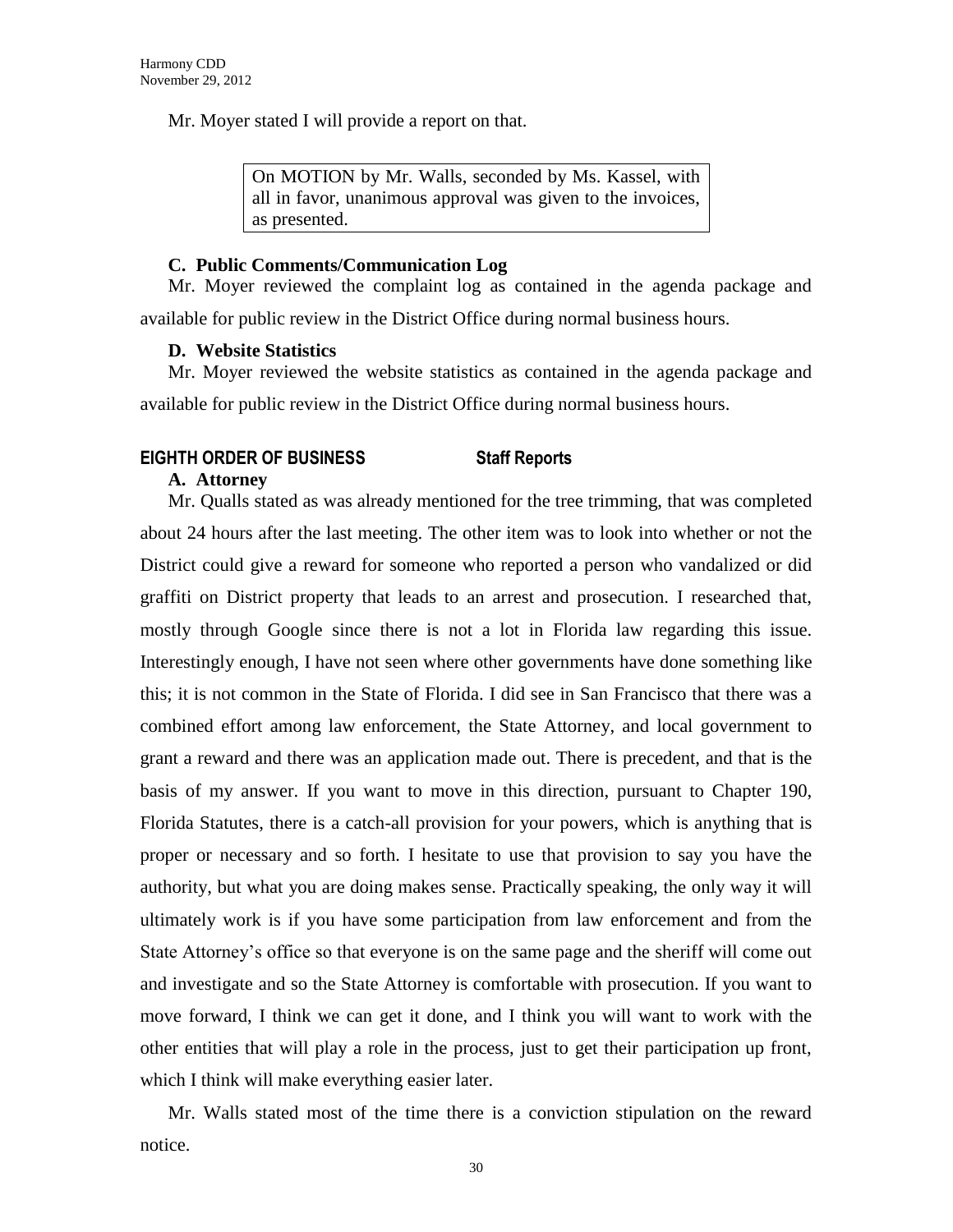Mr. Qualls stated that is correct, it has to lead to arrest and conviction or else the award will not be paid.

Mr. Berube stated in reality, the timeframe from the report to the time of paying out could easily be a year.

Mr. Qualls stated that is correct. It is not uncommon for the legal process to last that long.

Ms. Kassel stated we have somewhat sidestepped the immediate need to do that by purchasing and installing these cameras.

Mr. Berube stated the cameras will support the prosecution. The obvious next step is, if it is prosecutable, then the reward will be paid after that.

Mr. Walls stated you will only issue a reward if something is substantial or something that is ongoing. Perhaps we see how these cameras are working to see if the activity stops or to see if we catch people. Then obviously there is no need for a reward. It is used on an as-needed basis if something really bad happens or if something continual happens, to help put a stop to it. It is good to know offering a reward is a possibility.

Mr. Qualls stated I noticed in reviewing the minutes that I had committed to the Board to send the information relating to Ms. Kassel's question about attending meetings by telephone, which is fine as long as three members are in the room. I provided Ms. Kassel with five Attorney General opinions. I will email them to the Board.

Mr. Berube stated I thought I read something from you on that. Are you sure you did not send it to us?

Mr. Qualls stated I might have, but I do not remember. I thought I sent it only to Ms. Kassel, and I noticed that the email was sitting at the bottom of my computer yesterday, so I hit "send." I apologize for that, and I will email that to the Board. The bottom line is that you can attend meetings remotely as long as there are three people present in the room. The key is that you have to be able to actively participate in those meetings, which means we will need to take some extra time to make sure Skype is set up so everyone can hear each other. I have participated by telephone in the past, and it is tough to hear. That is just the state of technology, which I think is rapidly improving. Under extraordinary circumstances when people cannot attend, we need to take extra steps to make sure they can actively participate.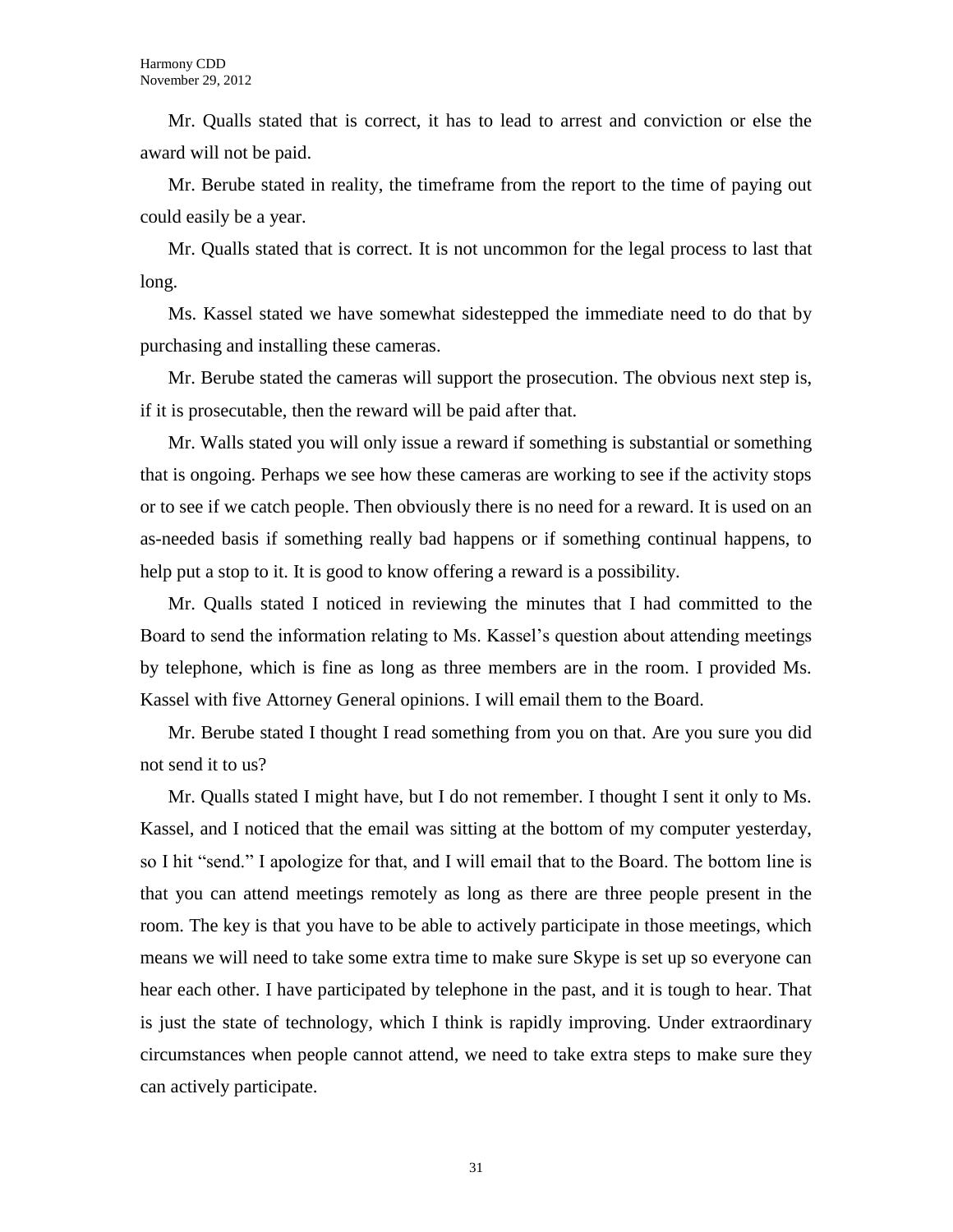Mr. Berube stated I have participated by telephone before, and I agree it is very irritating to follow along.

#### **B. Engineer**

There being nothing to report, the next order of business followed.

#### **NINTH ORDER OF BUSINESS Supervisor Requests**

Ms. Kassel stated I have two follow-up questions about insurance. One was for the fountain motor that we were going to see if that would be reimbursed through insurance.

Mr. Moyer stated I know we are working on that, and I followed up on it. I will provide a report on that.

Mr. Berube asked is that your office or Severn Trent?

Mr. Moyer stated Severn Trent.

Mr. Berube stated we may not see that very quickly. How much did we spend on that motor? I recall \$14,000.

Mr. Haskett stated it was just over \$6,000. Severn Trent has been communicating with me on the documentation to provide to the insurance company, so I know it is in that process.

Mr. Berube asked do we have a deductible on that policy?

Mr. Moyer stated yes.

Mr. Berube asked are we meeting the deductible?

Mr. Moyer stated I believe it is \$5,000.

Mr. Berube asked so if we recover monies from insurance, we might recover \$1,000 by filing this claim?

Mr. Moyer stated I think it is already in process and Mr. Haskett has provided the information. We should just let it run its course and see what happens.

Ms. Kassel asked was the fountain repair more expensive than that?

Mr. Haskett stated no, it was just over \$6,000.

Ms. Kassel stated it is probably not worth it, but the doggie pots would not be covered by insurance.

Mr. Moyer stated that would not come close to the deductible.